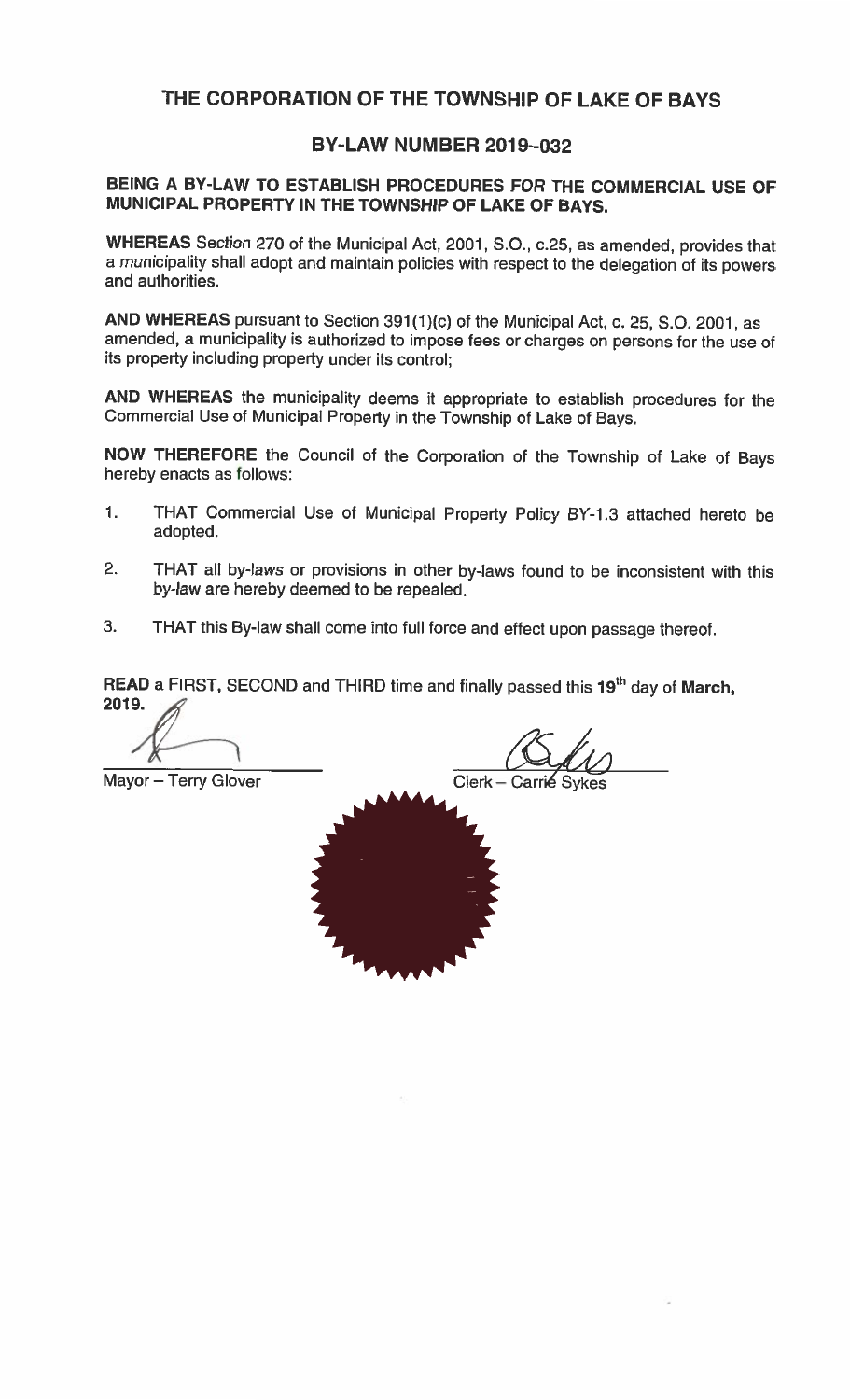| TOWNSHIP OF LAKE OF BAYS PROCEDURE MANUAL                        |                                                        |                        |            |
|------------------------------------------------------------------|--------------------------------------------------------|------------------------|------------|
| <b>BY-1.3</b><br>Index No.<br>Chapter:<br><b>By-law Services</b> |                                                        |                        |            |
| Section:                                                         | <b>Municipal Property</b>                              | <b>Effective Date:</b> | Mar 19/19  |
| Subject:                                                         | <b>Commercial Use of Municipal Property Procedures</b> | <b>Revision Date:</b>  | $\sim$     |
|                                                                  |                                                        | Page:                  | $1$ of $5$ |

### 1. PURPOSE

- $1.01$ To provide a procedure in accordance with the Municipal Act, 2001, as amended, for the Commercial Use of Municipal Property within the Township of Lake of Bays.
- $1.02$ To provide a guideline that outlines the policies, procedures, fees and by-laws which an applicant must abide by in order to receive approval to use municipally owned property for commercial purposes.

### 2. POLICY

- $2.01$ An applicant for the commercial use of Municipal property is defined as, but not limited to, the following:
	- a person, company or organization;  $\bullet$
	- Merchandise, food and/or beverage vendor;  $\bullet$
	- Rental equipment vendor; or
	- Franchisee.  $\blacksquare$
- $2.02$ The commercial use of Municipal property may require to use the following components:
	- Municipal outdoor facilities, docks and/or property;  $\bullet$
	- Parking lots;
	- Generators/electrical distribution;
	- Use of other temporary structures.  $\bullet$
- $2.03$ Commercial Use may include any and/or all of the following:
	- Docking of vessels at Municipal docks;  $\bullet$
	- Parking of vehicles and/or trailers on Municipal property;  $\bullet$
	- Selling of food and/or beverages
	- Selling of merchandise, wares, services, or event tickets;
	- Cooking of food within food truck, cart or trailer;  $\bullet$
	- Renting of equipment from Municipal Facilities, docks and/or property.  $\bullet$
- No person or organization shall hold or conduct any commercial activities on 2.04 municipal property or which requires municipal services without first having applied for a Commercial Use of Municipal Property Agreement and received a valid permit.

### 2.05 **APPLICATION**

a) The Commercial Use of Municipal Property Agreement application shall be submitted 45 days in advance of the next Council meeting, by any one of the following methods: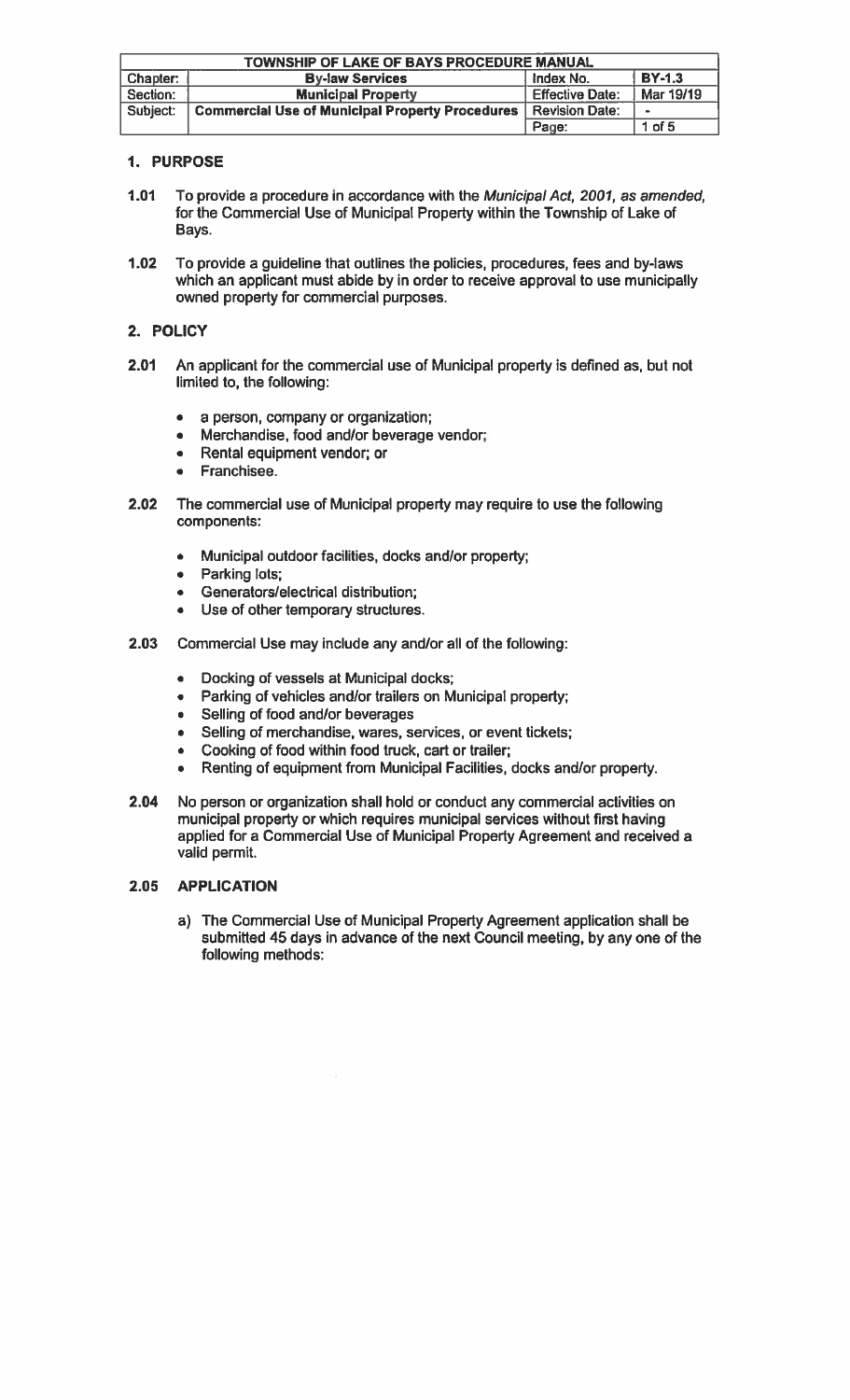| TOWNSHIP OF LAKE OF BAYS PROCEDURE MANUAL |                                                        |                        |                          |  |
|-------------------------------------------|--------------------------------------------------------|------------------------|--------------------------|--|
| Chapter:                                  | <b>BY-1.3</b><br><b>By-law Services</b><br>Index No.   |                        |                          |  |
| Section:                                  | <b>Municipal Property</b>                              | <b>Effective Date:</b> | Mar 19/19                |  |
| Subject:                                  | <b>Commercial Use of Municipal Property Procedures</b> | <b>Revision Date:</b>  | $\overline{\phantom{a}}$ |  |
|                                           |                                                        | Page:                  | $3$ of $5$               |  |

- ii) Provide a copy of the Certificate of Insurance specifically identifying The Corporation of the Township of Lake of Bays as an additional insured and that the liability coverage is at least \$5,000,000;
- iii) The Township of Lake of Bays reserves the right to modify the insurance requirements and limits as deemed suitable to the commercial use. More insurance may be required for higher risk events; and
- iv) It is the responsibility of the applicant to provide insurance coverage for any volunteers or workers.

### $3.02$ **INDEMNIFICATION**

- a) Through the applicant's signature on the Agreement, the applicant agrees:
	- i) That the Corporation of the Township of Lake of Bays, its elected officials, officers, employees, servants or agents, shall not be held liable for any injury, loss or damage, however caused, which the Corporation may incur resulting from or arising out of the granting of this permission for use of Township owned property.
	- ii) To indemnify and hold the Corporation of the Township of Lake of Bays, its elected officials, officers, employees, servants or agents from any and all actions made upon the Corporation, and against all loss, liability, judgments, costs or expenses which the Corporation may sustain, incur or be put to resulting from or arising out of any act or mission on the part of the applicant, which was done or purported to have been done under the agreement obligations here under.

### **LICENSES AND PERMITS**  $3.03$

- a) The applicant must provide evidence of all necessary licenses or permits for the event and any further information requested by the Township of Lake of Bays, included but not limited to:
	- i) Licencing (Vendor Permit) By-law 99-60
		- 1. A business, as defined under By-law 99-60 will be required to apply for and receive a permit to operate within the Township of Lake of Bays.
		- 2. Submission of additional required documentation as per permit requirements including, but not limited to: descriptions, site maps, location of vehicles, locations of vending, technical inspections, proof of insurance, and photographs of vehicles, trailers and/or carts.
	- ii) Temporary Structures and Tents
		- 1. The Ontario Building Code requires building permit approval for all tents.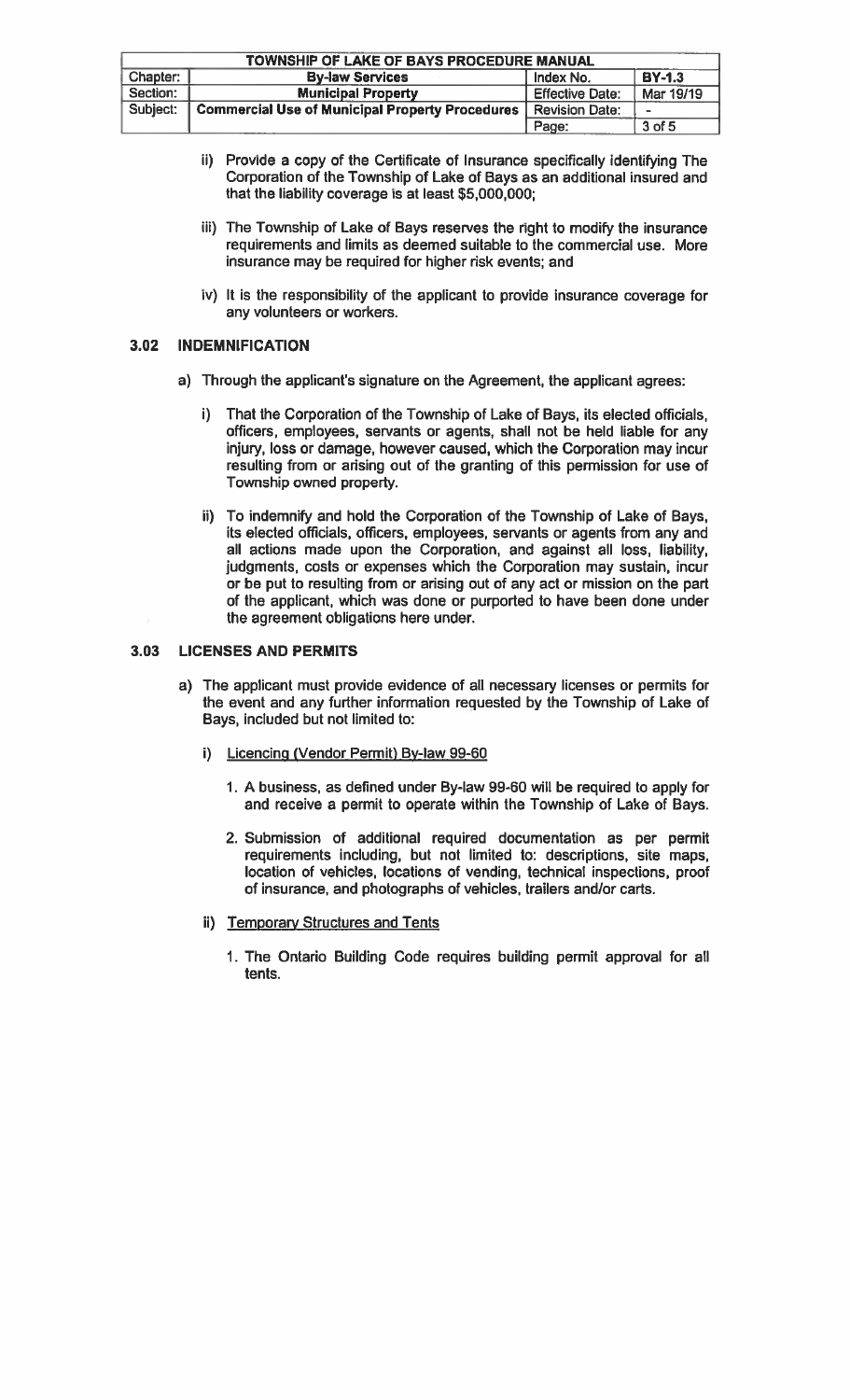| TOWNSHIP OF LAKE OF BAYS PROCEDURE MANUAL |                                                        |                        |               |  |
|-------------------------------------------|--------------------------------------------------------|------------------------|---------------|--|
|                                           |                                                        |                        |               |  |
| Chapter:                                  | <b>By-law Services</b>                                 | Index No.              | <b>BY-1.3</b> |  |
| Section:                                  | <b>Municipal Property</b>                              | <b>Effective Date:</b> | Mar 19/19     |  |
| Subject:                                  | <b>Commercial Use of Municipal Property Procedures</b> | Revision Date:         | $\bullet$     |  |
|                                           |                                                        | Page:                  | 5 of 5        |  |

- 3. No vehicles or vessels shall be parked to restrict normal continued use of Municipal property including, but not limited to: boat ramps, docks, parking spaces and entrances and exits to Municipal property.
- vi) Litter and Refuse Handling
	- 1. The applicant is responsible for litter control and waste disposal per each day of use.
	- 2. Refuse is not allowed to be placed in Municipal refuse containers but must be placed in applicant's own receptacles.
	- 3. The site must be restored to its original condition within 24 hours after the completion of the allowed use.

### 4. ADMINISTRATION

- The municipality reserves the right to cancel any Commercial Use agreement 4.01 and revoke any permit, by providing written notice to the licencee allowing the licencee to rectify the default within seven (7) days of receiving the written notice;
	- a) When the municipal property is needed for an event of municipal significance;
	- b) In order to ensure public safety;
	- c) If, in the sole opinion of the municipality, the event organizer fails to comply with the requirements of the permit or any provision of this policy or for any other reason that the municipality deems appropriate;
- 4.02 If the municipality finds the licencee to still be in default of subsection 4.01(a), 4.01(b), or 4.01(c), the municipality shall allow seven (7) days to allow delivery of written statement that provided seven (7) days to rectify the default in a reasonable manner.
- 4.03 All applicants, event organizers and staff shall adhere to the Commercial Use of Municipal Property and applicable legislation, by-laws and regulations.
- 4.04 This policy shall come into force and take effect under By-law 2019-032 on March 19<sup>th</sup>, 2019.

### 5. REVISION CONTROL

| <sup>1</sup> Policy Date | <b>Revision</b> | <b>Effective Date</b> |
|--------------------------|-----------------|-----------------------|
|                          |                 |                       |

### **6. ATTACHMENTS**

- 6.01 Attachment A - Commercial Use of Municipal Property Agreement
- Attachment B Commercial use of Municipal Property Application Form  $6.02$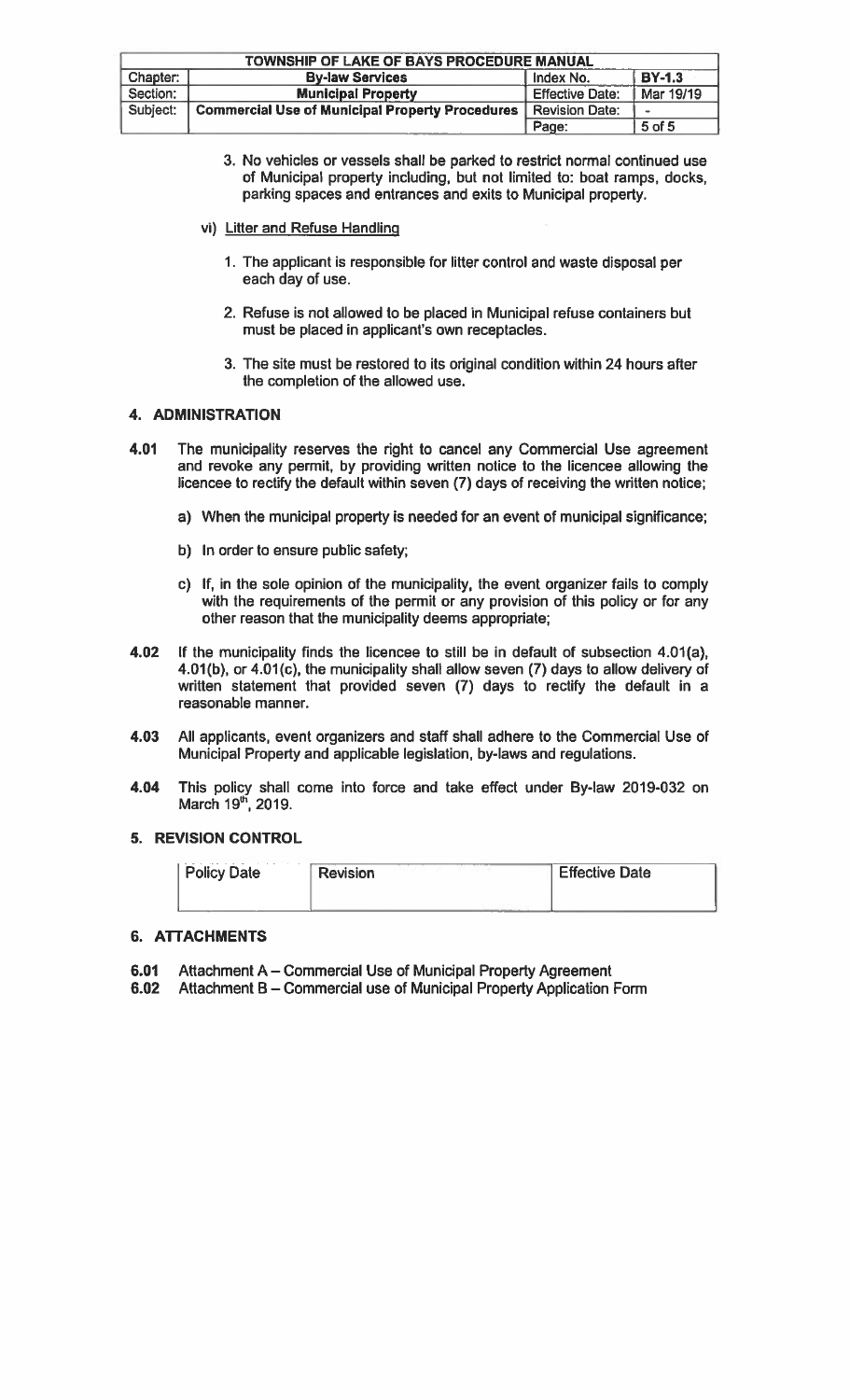

To include the use of the access ramp, the water related surface area, together with the nonexclusive right to use any portion of the Parking Lot reasonably required for parking and access to Municipal Property, as listed in attached Schedules, for the Licencee and its clients.

- $1.2.$ The Licencee shall have the right to place signs for advertising its commercial use, subject to the Municipality's final approval as to the design, size, dimensions, materials, colours, design features, wording and location of any such sign.
- $1.3.$ The Licencee hereby accepts the site in the condition existing as of the date of this agreement and will not call upon the Municipality to pay for any work or supply any equipment to remove any debris therefrom or build/install any necessary ramps/stairs or specialized dock mooring hardware.

### $2.$ Licence Fee / Revenue Sharing

 $2.1.$ The Licencee shall pay to the Municipality a set fee (the "Licence Fee") of season. Such Licence Fee shall be paid to the \_for the  $\_$ Municipality, in arrears, prior to the commencement of use of any municipal property. The Licencee shall also pay to the Municipality any applicable HST on the Licence Fee.

### $3.$ **Restrictions on Licence**

- $3.1.$ The Licencee agrees that the Licence hereby granted is subject to the following terms which the Licencee shall cause adherence to:
	- 3.1.1. The Licencee shall only operate during the time stated within the Agreement;
	- 3.1.2. The Licencee shall only utilize the Municipal Property for the Purpose as set out in this Agreement;
	- 3.1.3. Overnight occupancy of boats moored at Municipal property will not be permitted;
	- 3.1.4. The Boats shall be removed from the Municipal property at the end of each Term, as stated within the agreement;
	- 3.1.5. No person shall discharge waste holding tanks, oil, inflammable liquids, oily bilge water or other liquids in the area of the Municipal property;
	- 3.1.6. No refuse of any kind shall be thrown overboard or otherwise put into the waters or public garbage cans in the area of the Municipal property;

**Commercial Use of Municipal Property User Agreement COMPANY NAME HERE** 

Page 2 of 9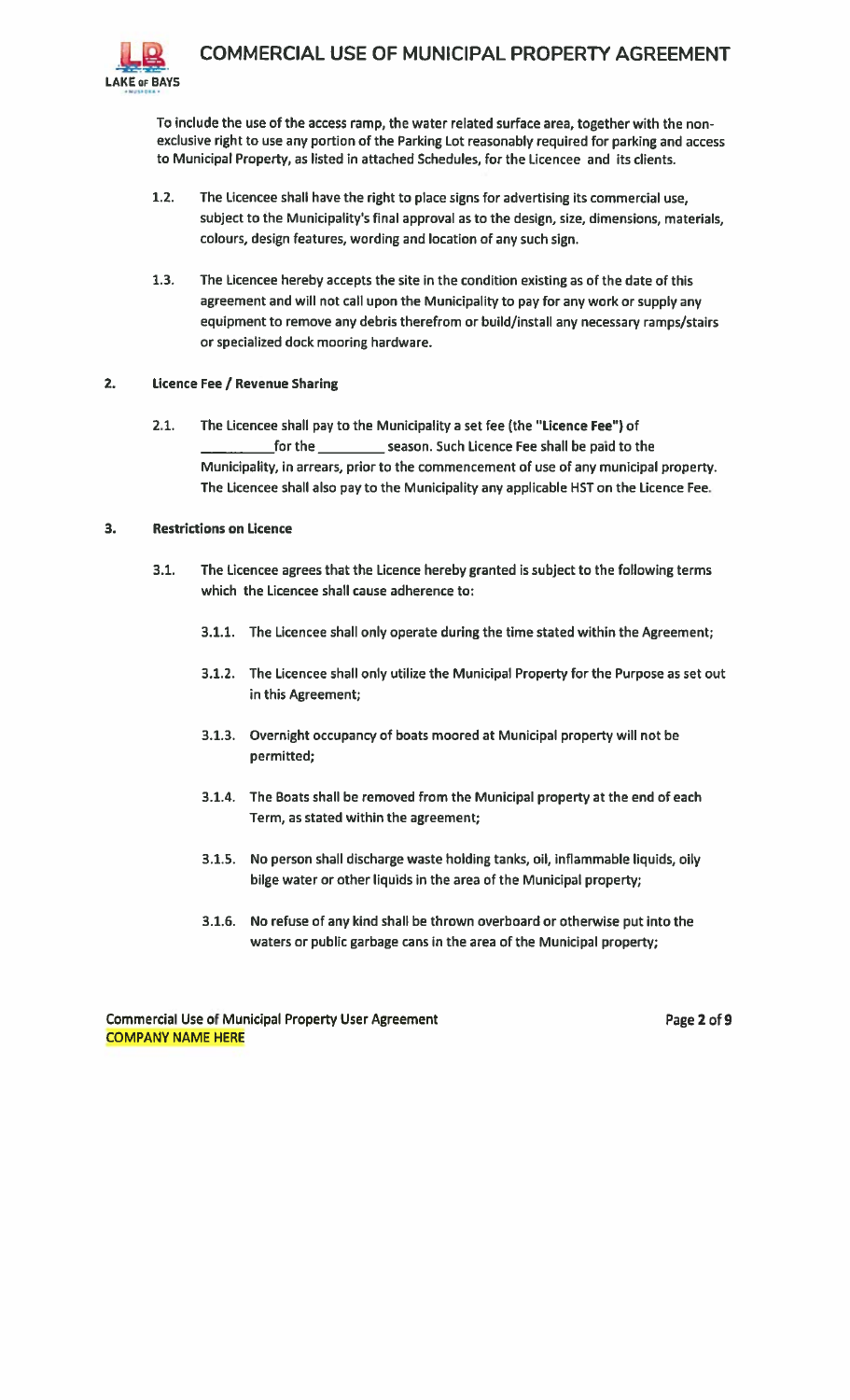

- $4.5.$ The Licencee shall ensure no refuse, litter, garbage or loose or objectionable materials accumulate in or about the lands.
- 4.6. The Licencee must ensure that no trees are removed or damaged, and no grade changes are carried out.
- $4.7.$ The Licencee shall conduct its services and appurtenances which meet the following criteria:
	- 4.7.1. Any docks, ramps, stairways, or storage racks built must meet those standards outlined in the Accessibility for Ontarian with Disabilities Act, as well as the **Building Code Act.**

#### 5. **Covenants of the Municipality**

- $5.1.$ The Municipality hereby agrees:
	- 5.1.1. to maintain the existing public parking area, so that it may be used by customers of the Licencee. The Licencee acknowledges and agrees that parking will be subject to availability, and that parking will not be available in this lot overnight;
	- 5.1.2. To ensure it takes no action to block access to Municipal Property and to take reasonable steps to ensure no other entity prevents access to the Municipal property. The Licencee acknowledges and agrees that access to the Municipal property during special events, may be restricted during the event and use of Municipal Property. At the sole discretion of the Director of Building & By-law Services (or his designate) the Licencee will remove the boat for the duration where it is deemed necessary for Council-approved events.
- $5.2.$ The Licencee shall have the right during the term of this agreement to advise customers that they are able to make use of adjacent Municipality-owned public parking facilities. Such parking shall be non-exclusive and subject to availability. All who use this public facility must abide by posted signage and pertinent Municipality by-laws.

#### 6. **Indemnity of the Municipality**

 $6.1.$ The Licencee agrees to indemnify the Municipality (the Licencor) from and against any and all claims, demands, losses, costs, charges, expenses, actions and other proceedings (including those in connection with workers' compensation nor any similar or successor arrangement) made, brought against, suffered by or imposed on the Municipality or its property in respect of any failure by the Licencee to fulfil any of its obligations under

**Commercial Use of Municipal Property User Agreement COMPANY NAME HERE** 

Page 4 of 9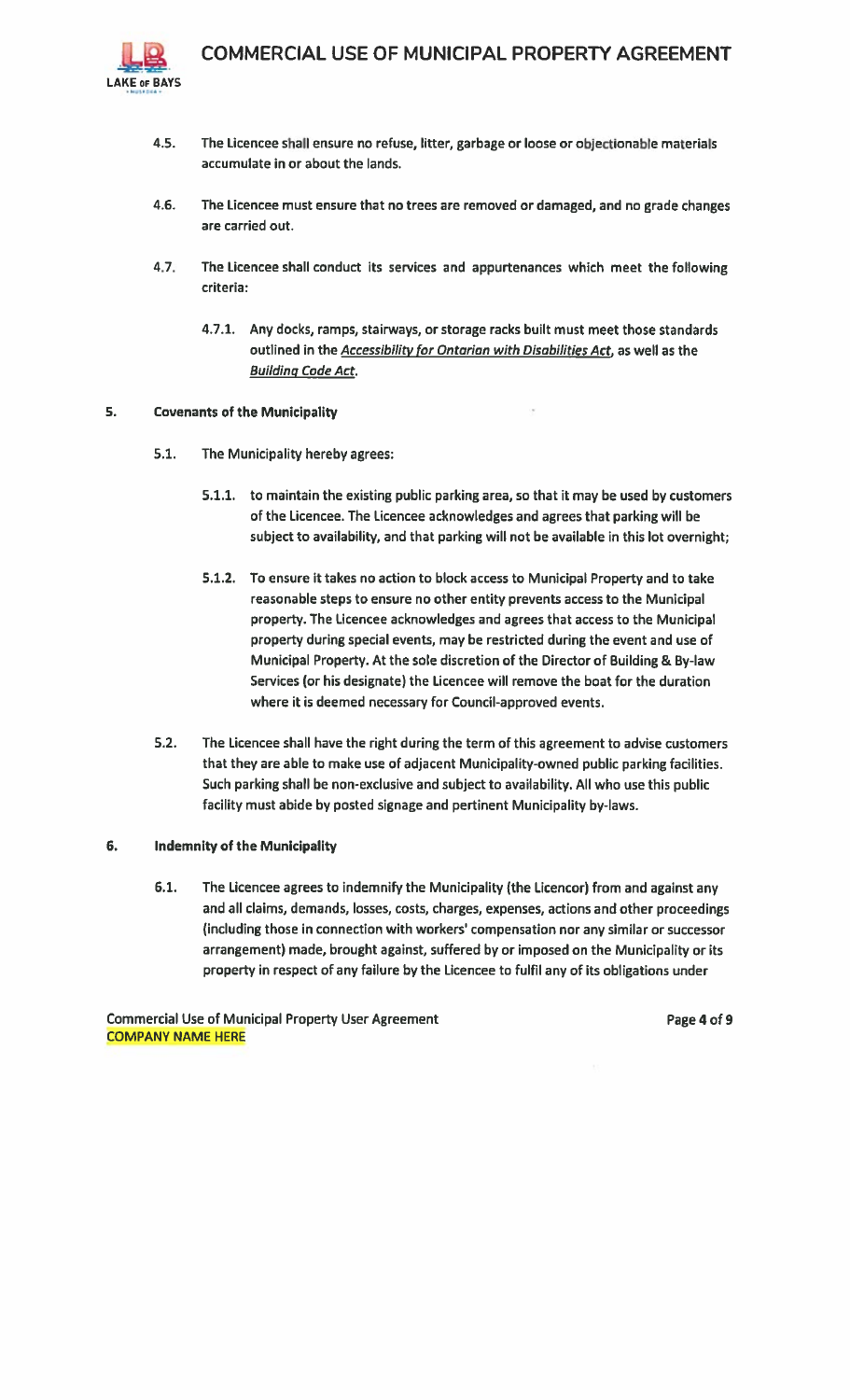

written notice to Municipality of the default and if such default is not rectified in a reasonable manner within seven (7) days, then the Licencee shall be entitled to exercise its right of termination.

### 9. **Notices**

 $9.1.$ Any notice required or permitted to be given by one party to the other pursuant to the terms of this Agreement may be served by personal delivery to an officer of the party or given by prepaid registered mail sent:

> TO THE MUNICIPALITY, AT: **Corporation of the Township of Lake of Bays Attn: Corporate Services** 1012 Dwight Beach Road, Dwight, ON, P0A 1H0

TO COMPANY NAME HERE, AT: **Attn: NAME Street Address Municipality, Postal Code** 

The above address may be changed at any time by giving ten (10) days written notice to the appropriate party.

- $9.2.$ Any notice given by one party to the other in accordance with the provisions of this Licence shall be deemed conclusively to have been received on the date delivered if the notice is served personally or seventy-two (72) hours after mailing if the notice is mailed by prepaid registered mail within Ontario.
- $9.3.$ This Licence does not create any interest in land and shall not register any such interest.

#### $10.$ **Right to Renew**

 $10.1.$ This Agreement shall not be automatically renewed. Any further consideration by the Municipality to continue allowing the commercial use of Municipal Property will be subject to additional agreements or Municipal policy.

#### 11. **Government Approvals**

 $11.1.$ This Agreement is conditional upon all required approvals being obtained by the Licencee from the necessary Ministries and or licensing agencies.

**Commercial Use of Municipal Property User Agreement COMPANY NAME HERE** 

Page 6 of 9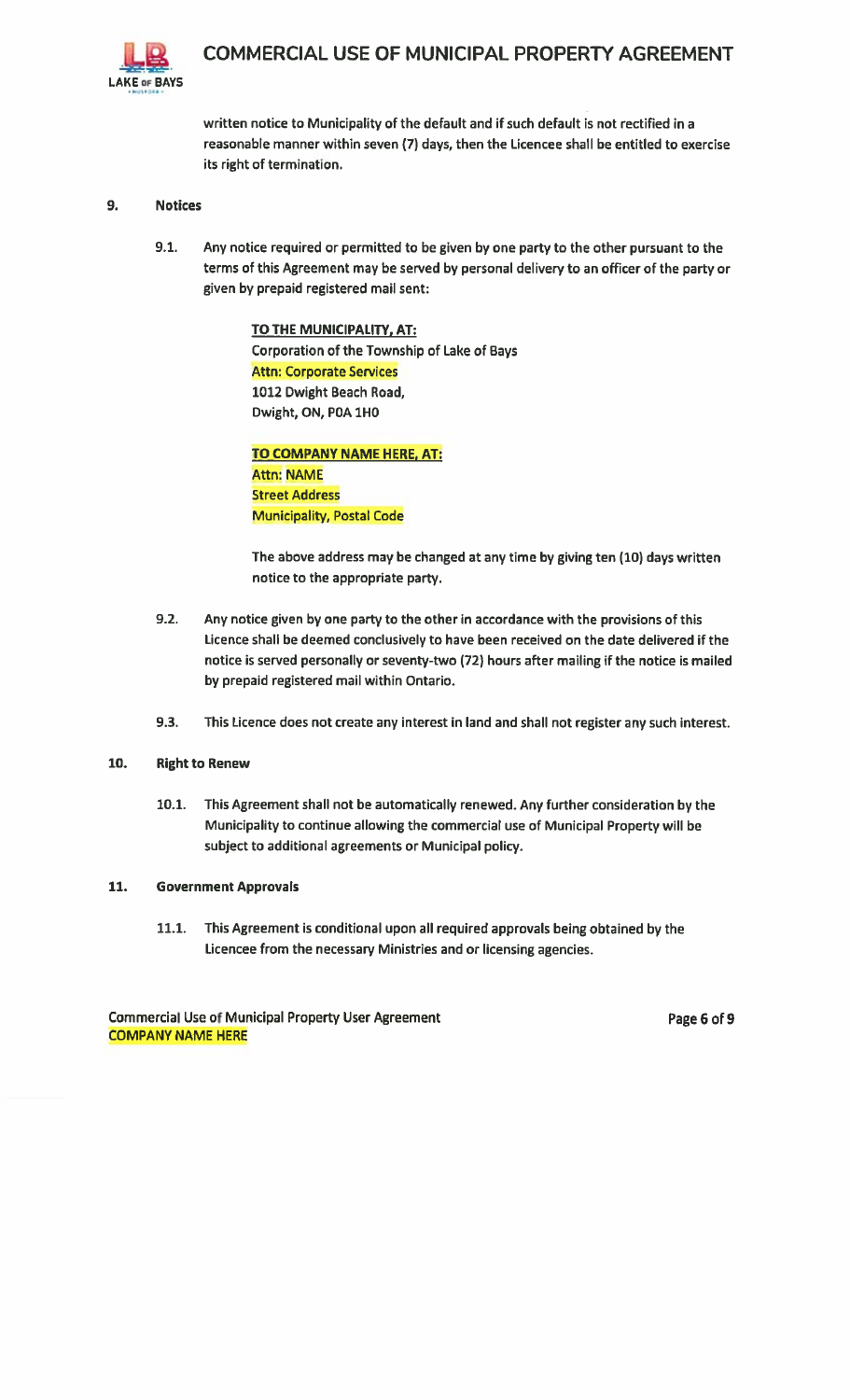COMMERCIAL USE OF MUNICIPAL PROPERTY AGREEMENT



**APPENDIX "A"** 

List of Locations to be used under agreement

**Commercial Use of Municipal Property User Agreement COMPANY NAME HERE** 

Page 8 of 9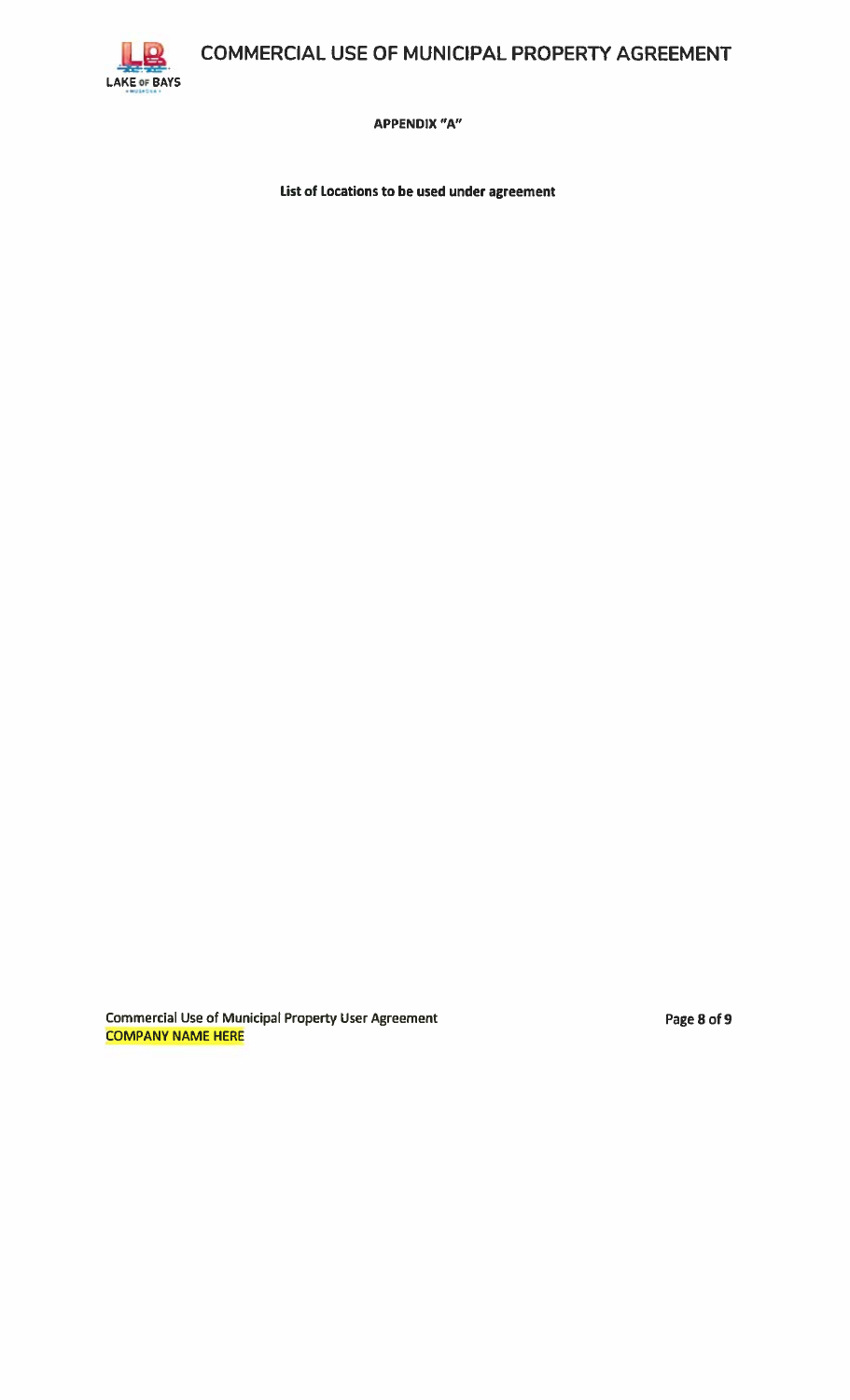

# PERMIT APPLICATION

## FOR COMMERCIAL USE OF MUNICIPAL PROPERTY

| <b>COMMERCIAL USE PERMIT</b>                                                                      |                                                                                                                                       |
|---------------------------------------------------------------------------------------------------|---------------------------------------------------------------------------------------------------------------------------------------|
|                                                                                                   | ALL commercial use on Municipal Property will require \$5 million insurance coverage, naming the Municipality as the INSURED          |
| <b>Application DATE:</b>                                                                          |                                                                                                                                       |
| <b>Applicant's NAME:</b>                                                                          |                                                                                                                                       |
| <b>Requested LOCATION OF USE:</b>                                                                 |                                                                                                                                       |
| <b>Requested TIME OF USE:</b>                                                                     | $\square$ DAILY:                                                                                                                      |
|                                                                                                   | <b>WEEKEND:</b>                                                                                                                       |
|                                                                                                   | $\square$ WEEKLY:                                                                                                                     |
|                                                                                                   | $\square$ SEASON:                                                                                                                     |
| Company / Vendor / Organization:                                                                  |                                                                                                                                       |
| Main Contact Person(s):                                                                           |                                                                                                                                       |
| <b>Mailing Address:</b>                                                                           |                                                                                                                                       |
| <b>WORK</b> phone number:                                                                         |                                                                                                                                       |
| MOBILE phone number:                                                                              |                                                                                                                                       |
| <b>HOME phone number:</b>                                                                         |                                                                                                                                       |
| <b>EMAIL:</b>                                                                                     |                                                                                                                                       |
|                                                                                                   | Check all REQUIRED items that apply to your Commercial Use PERMIT:                                                                    |
| <b>Boat Docking / Vehicle Parking</b>                                                             | Dimensions and proposed locations                                                                                                     |
| <b>Boat Tours</b>                                                                                 | Dimensions and proposed locations                                                                                                     |
| <b>Advertising Sign(s)</b>                                                                        | Specifications and proposed locations                                                                                                 |
| <b>Food/Merchandise Vendors</b>                                                                   | Proposed locations, water/hydro, and refuse disposal                                                                                  |
| <b>OTHER</b>                                                                                      | <b>Dimensions and proposed locations</b>                                                                                              |
| $\overline{\text{VENDOR'S PERMIT}}$ (required items refer to Vendor's and Licencing By-law 99-60) |                                                                                                                                       |
|                                                                                                   | REQUIRED items that will apply after receiving Council Approval:                                                                      |
| Hawker & Peddler Licence                                                                          | Vending location & description                                                                                                        |
|                                                                                                   | Liability insurance                                                                                                                   |
|                                                                                                   | Copy of Simcoe Muskoka District Health Unit inspection                                                                                |
| Refreshment Vehicle Licence                                                                       | Copy of Licenced Propane fitter inspection                                                                                            |
|                                                                                                   | <b>Refuse handling for customers</b>                                                                                                  |
|                                                                                                   | Photo of vehicle / trailer / boat / cart                                                                                              |
| Specify other relevant information                                                                |                                                                                                                                       |
| <b>METHOD OF PAYMENT:</b>                                                                         | $\square$ CHEQUE $\square$ DEBIT<br>$\Box$ CASH<br>□ E-TRANSER<br>(further instructions available from staff or www.lakeofbays.on.ca) |

# 100 LAKES TO EXPLORE

Page 1 of 3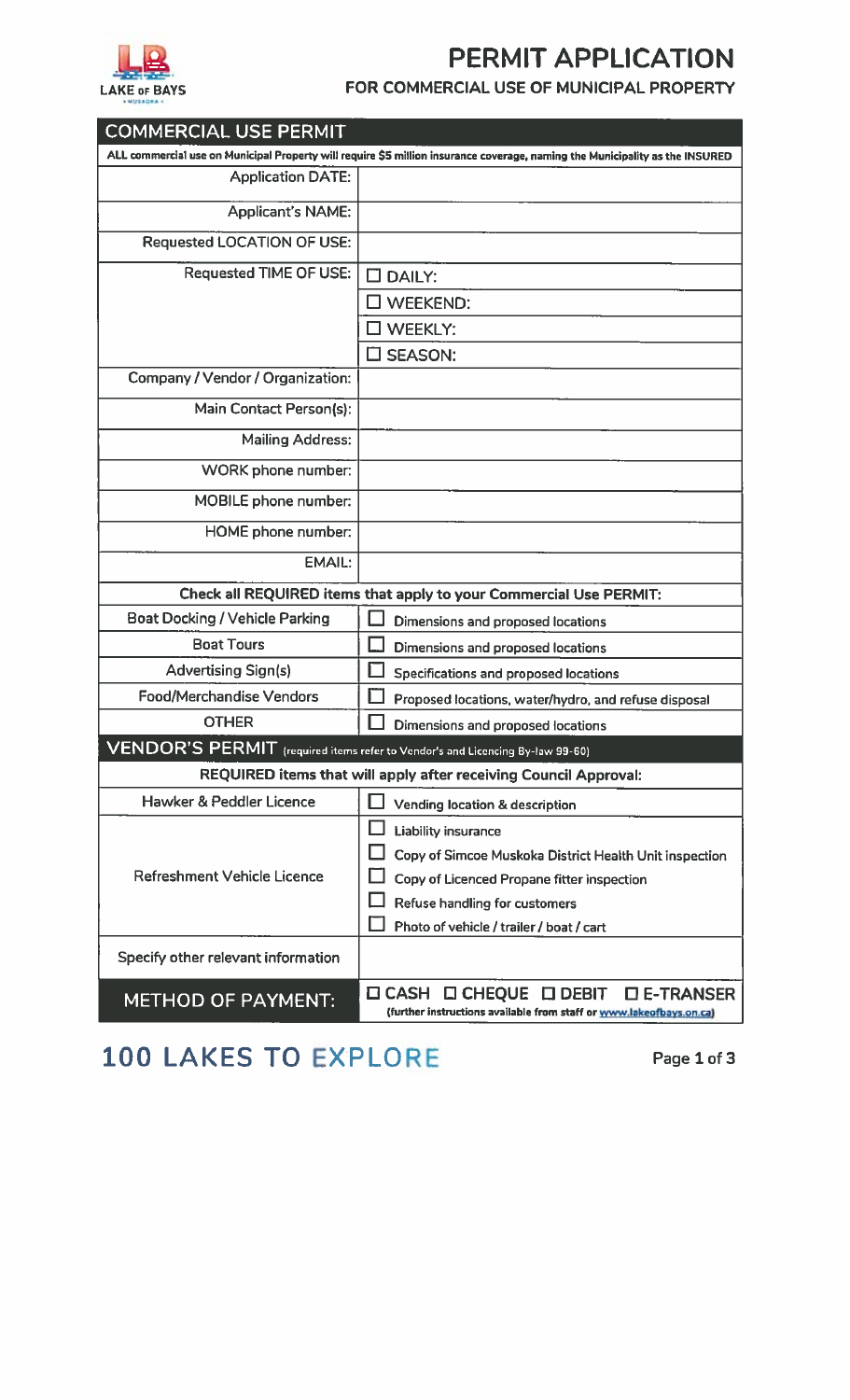

# PERMIT APPLICATION

FOR COMMERCIAL USE OF MUNICIPAL PROPERTY

## **Site Plan**

## &

# Photos of Vessel / Vehicle / Vendor Cart

(attach additional page(s) as necessary)

# 100 LAKES TO EXPLORE

Page 3 of 3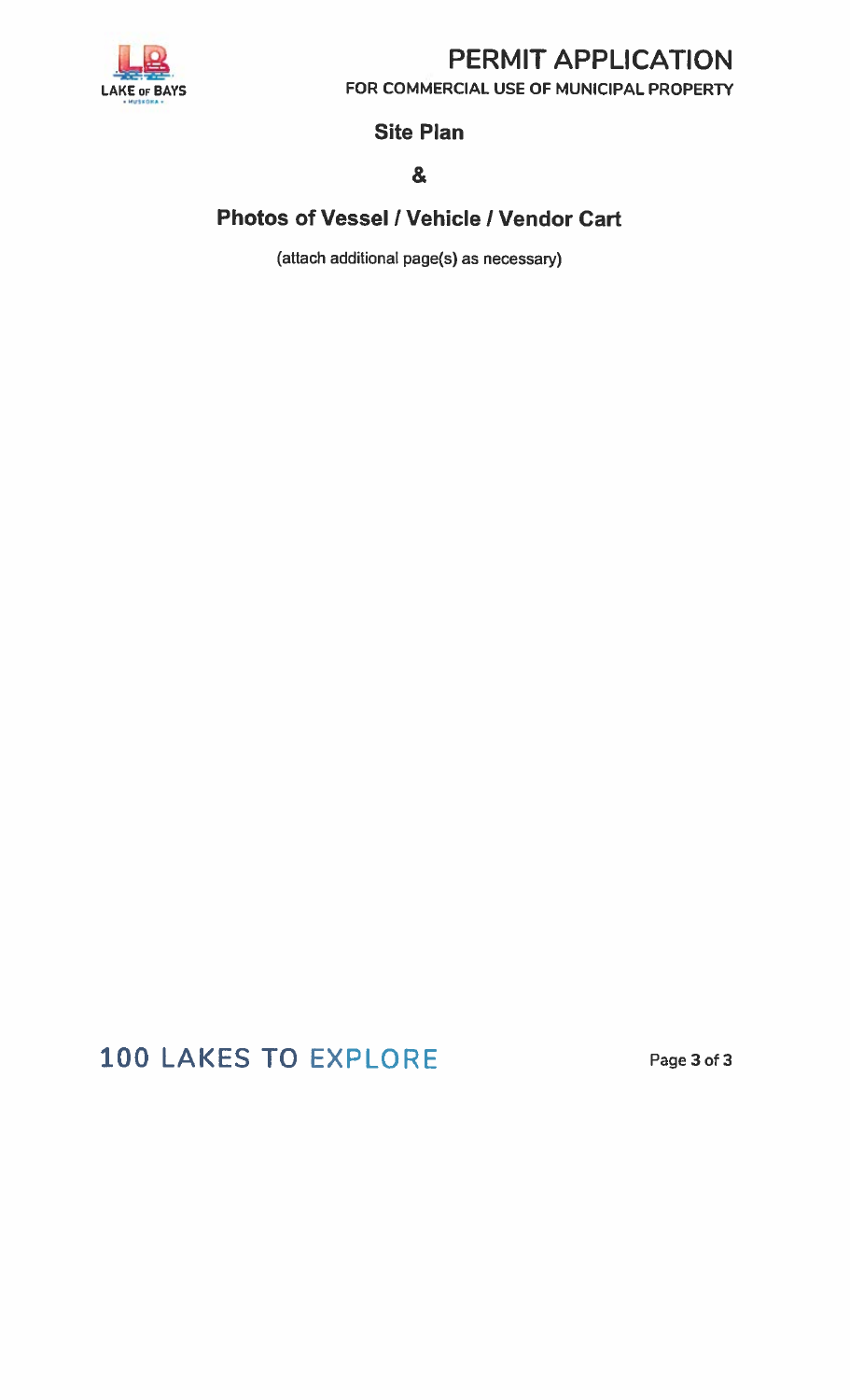| TOWNSHIP OF LAKE OF BAYS PROCEDURE MANUAL |                                                        |                        |            |  |
|-------------------------------------------|--------------------------------------------------------|------------------------|------------|--|
| Chapter:                                  | <b>BY-1.3</b><br><b>By-law Services</b><br>Index No.   |                        |            |  |
| Section:                                  | <b>Municipal Property</b>                              | <b>Effective Date:</b> | Mar 19/19  |  |
| Subject:                                  | <b>Commercial Use of Municipal Property Procedures</b> | Revision Date:         |            |  |
|                                           |                                                        | Page:                  | $1$ of $5$ |  |

### 1. PURPOSE

- $1.01$ To provide a procedure in accordance with the Municipal Act, 2001, as amended, for the Commercial Use of Municipal Property within the Township of Lake of Bays.
- $1.02<sub>1</sub>$ To provide a guideline that outlines the policies, procedures, fees and by-laws which an applicant must abide by in order to receive approval to use municipally owned property for commercial purposes.

### 2. POLICY

- $2.01$ An applicant for the commercial use of Municipal property is defined as, but not limited to, the following:
	- a person, company or organization;
	- Merchandise, food and/or beverage vendor;  $\bullet$
	- Rental equipment vendor; or
	- Franchisee.
- $2.02$ The commercial use of Municipal property may require to use the following components:
	- Municipal outdoor facilities, docks and/or property;  $\bullet$
	- Parking lots;  $\bullet$
	- Generators/electrical distribution:  $\bullet$
	- Use of other temporary structures.
- 2.03 Commercial Use may include any and/or all of the following:
	- Docking of vessels at Municipal docks;  $\bullet$
	- Parking of vehicles and/or trailers on Municipal property;  $\bullet$
	- Selling of food and/or beverages
	- Selling of merchandise, wares, services, or event tickets;  $\bullet$
	- Cooking of food within food truck, cart or trailer;  $\bullet$  .
	- Renting of equipment from Municipal Facilities, docks and/or property.  $\bullet$
- 2.04 No person or organization shall hold or conduct any commercial activities on municipal property or which requires municipal services without first having applied for a Commercial Use of Municipal Property Agreement and received a valid permit.

### 2.05 APPLICATION

a) The Commercial Use of Municipal Property Agreement application shall be submitted 45 days in advance of the next Council meeting, by any one of the following methods: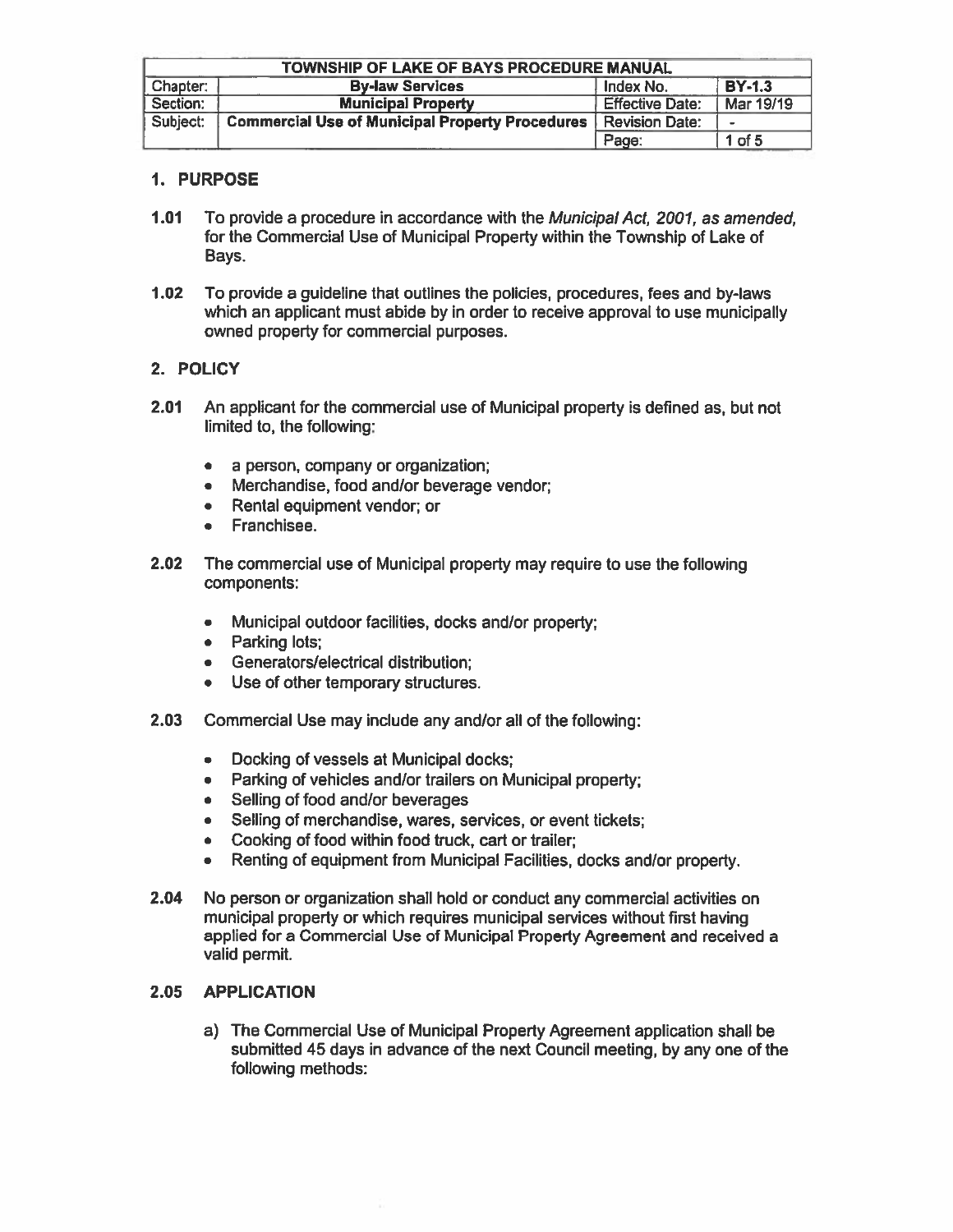| TOWNSHIP OF LAKE OF BAYS PROCEDURE MANUAL |                                                        |                        |               |  |
|-------------------------------------------|--------------------------------------------------------|------------------------|---------------|--|
| Chapter:                                  | <b>By-law Services</b>                                 | Index No.              | <b>BY-1.3</b> |  |
| Section:                                  | <b>Municipal Property</b>                              | <b>Effective Date:</b> | Mar 19/19     |  |
| Subject:                                  | <b>Commercial Use of Municipal Property Procedures</b> | <b>Revision Date:</b>  | $\equiv$      |  |
|                                           |                                                        | Page:                  | $2$ of 5      |  |

| i) | <b>IN PERSON:</b> | <b>By-law Enforcement Services</b><br><b>Township of Lake of Bays</b><br>1012 Dwight Beach Road<br>Dwight, ON, P0A 1H0 |
|----|-------------------|------------------------------------------------------------------------------------------------------------------------|
|    | ii) BY EMAIL:     | Address: contact@lakeofbays.on.ca<br><b>Subject: Commercial Use Agreement</b>                                          |

iii) BY FAX: (705) 635-2132

- b) The application referred to in subsection 2.05(a) shall be accompanied by a complete site plan which will include requirements stated in the policy and application form.
- c) Any applicable fees required for the processing of the application referred to in subsection 2.05(a) can be received either by CASH, CHEQUE, DEBIT or **E-TRANSFER.**
- d) The By-law Enforcement Services is responsible for receiving, distributing and processing all applications for the Commercial Use of Municipal Property, and for coordinating the receipt of comments by appropriate township staff.
- e) All fees shall be charged in accordance with the Township User Fee and Charges By-law as amended.
- f) No Permits will be issued until the permit fees have been paid.
- g) Consideration of the following must be addressed on all applications:
	- i) SITE PLAN including:
		- 1. Location of Commercial Activities
		- 2. Location of boats/vehicles/trailers or carts
		- 3. Location of advertising signs
	- ii) COMPLETE LIST of date(s) & time(s) of Commercial Use
	- iii) Photos provided with application showing vehicles, trailers or carts being used by applicant
	- iv) Use of temporary structures and tents
	- v) Advertising signs and banners
	- vi) Garbage and waste handling
	- vii) Hydro requirements, if any

### 3. PROCEDURE

#### $3.01$ PUBLIC LIABILITY INSURANCE

- a) Applicants requesting commercial use of Municipal property must meet the following criteria prior to final approval of their event:
	- i) Public liability insurance in the amount of \$5,000,000;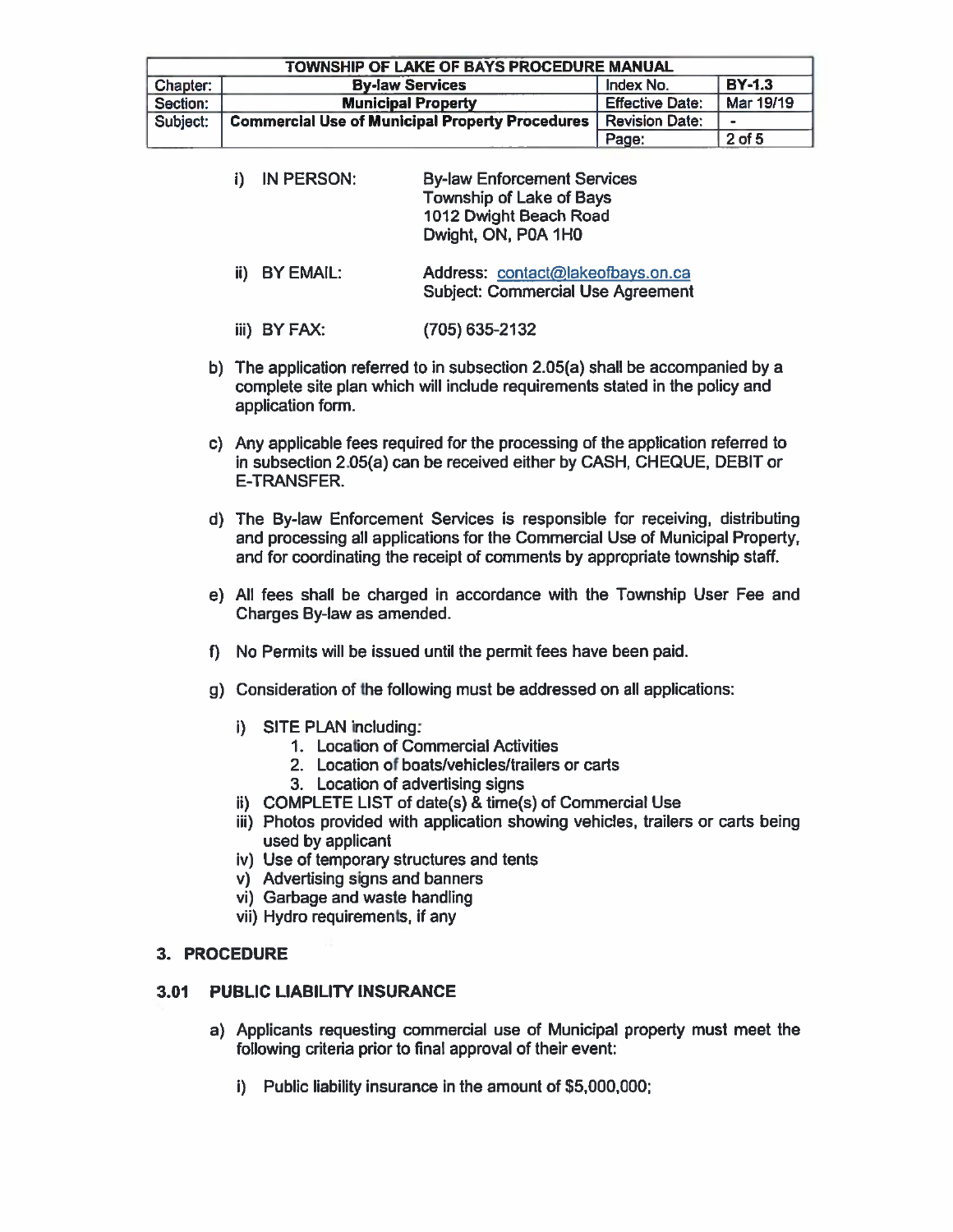| <b>TOWNSHIP OF LAKE OF BAYS PROCEDURE MANUAL</b> |                                                        |                        |            |  |
|--------------------------------------------------|--------------------------------------------------------|------------------------|------------|--|
| Chapter:                                         | <b>BY-1.3</b><br>Index No.<br><b>By-law Services</b>   |                        |            |  |
| Section:                                         | <b>Municipal Property</b>                              | <b>Effective Date:</b> | Mar 19/19  |  |
| Subject:                                         | <b>Commercial Use of Municipal Property Procedures</b> | Revision Date:         | <b>Adv</b> |  |
|                                                  | Page:                                                  | 3 of 5                 |            |  |

- ii) Provide a copy of the Certificate of Insurance specifically identifying The Corporation of the Township of Lake of Bays as an additional insured and that the liability coverage is at least \$5,000,000;
- iii) The Township of Lake of Bays reserves the right to modify the insurance requirements and limits as deemed suitable to the commercial use. More insurance may be required for higher risk events; and
- iv) It is the responsibility of the applicant to provide insurance coverage for any volunteers or workers.

### $3.02$ **INDEMNIFICATION**

- a) Through the applicant's signature on the Agreement, the applicant agrees:
	- i) That the Corporation of the Township of Lake of Bays, its elected officials, officers, employees, servants or agents, shall not be held liable for any injury, loss or damage, however caused, which the Corporation may incur resulting from or arising out of the granting of this permission for use of Township owned property.
	- ii) To indemnify and hold the Corporation of the Township of Lake of Bays, its elected officials, officers, employees, servants or agents from any and all actions made upon the Corporation, and against all loss, liability, judgments, costs or expenses which the Corporation may sustain, incur or be put to resulting from or arising out of any act or mission on the part of the applicant, which was done or purported to have been done under the agreement obligations here under.

### $3.03$ **LICENSES AND PERMITS**

- a) The applicant must provide evidence of all necessary licenses or permits for the event and any further information requested by the Township of Lake of Bays, included but not limited to:
	- i) Licencing (Vendor Permit) By-law 99-60
		- 1. A business, as defined under By-law 99-60 will be required to apply for and receive a permit to operate within the Township of Lake of Bays.
		- 2. Submission of additional required documentation as per permit requirements including, but not limited to: descriptions, site maps, location of vehicles, locations of vending, technical inspections, proof of insurance, and photographs of vehicles, trailers and/or carts.
	- ii) Temporary Structures and Tents
		- 1. The Ontario Building Code requires building permit approval for all tents.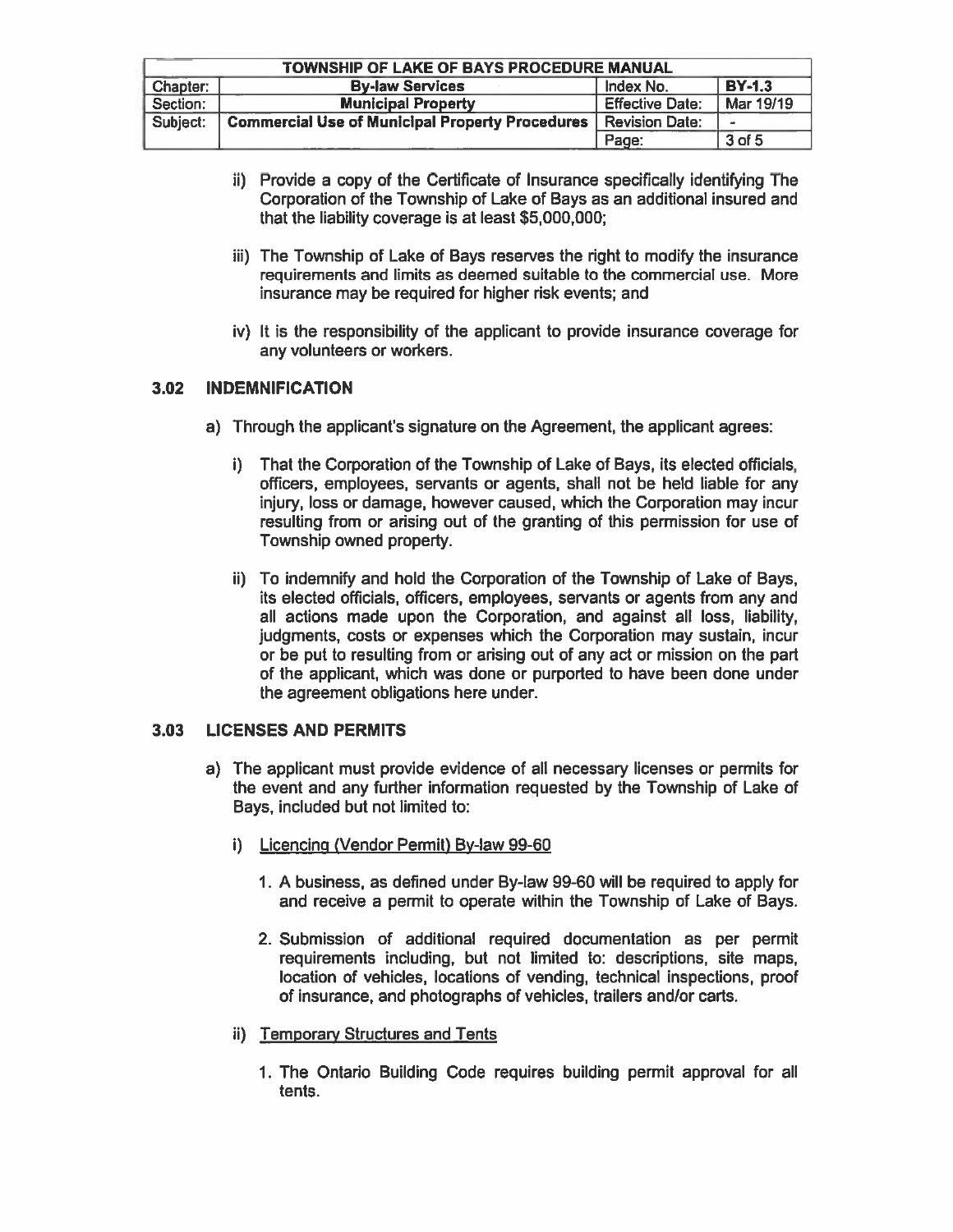| TOWNSHIP OF LAKE OF BAYS PROCEDURE MANUAL                        |                                                        |                        |           |
|------------------------------------------------------------------|--------------------------------------------------------|------------------------|-----------|
| <b>BY-1.3</b><br>Chapter:<br>Index No.<br><b>By-law Services</b> |                                                        |                        |           |
| Section:                                                         | <b>Municipal Property</b>                              | <b>Effective Date:</b> | Mar 19/19 |
| Subject:                                                         | <b>Commercial Use of Municipal Property Procedures</b> | Revision Date:         |           |
|                                                                  |                                                        | Page:                  | 4 of 5    |

- 2. A tent does not require a building permit under the Ontario Building Code Act provided that it is:
	- a) Not more than 60 square meters in aggregate ground area;
	- b) Not an air support structure more than 10 cubic meters;
	- c) Not attached to a building; and
	- d) Constructed more than 3 metres from other structures
- 3. Building Permits can be obtained by application to the Township of Lake of Bays Building/By-law Services.
- 4. Tents that are larger than 30 square metres must meet flame resistance requirements of the Ontario Fire Code. No open flames are permitted in the tent or within 10 metres of the tent.
- iii) Advertising Sign(s) By-law
	- 1. One A-frame, per commercial use, not exceeding 6.4 square feet (as defined is exempt from by-law) is allowed to be placed on municipal property, approved under the site plan submitted with the application.
	- 2. Any advertising sign(s) placed within Municipal Property related to an approved Commercial use must be included in the application for the Commercial use as follows:
		- Location & size of sign(s)  $a)$
		- b) Photo of sign(s)
	- 3. Any further sign(s) or banner(s) placed on municipal property or other properties with the Municipality may require permission pursuant to the Township of Lake of Bays Sign By-law. Application can be made to the **Building/By-law Services.**
- iv) Noise By-law
	- 1. The emission of sound which is prohibited in the Township of Lake of Bays Noise By-law shall require an exemption which can be obtained by application to the Township of Lake of Bays Building/By-law Services.
- v) Parking By-law
	- 1. The applicant is responsible for ensuring that they or any accompanying workers/volunteers follow provisions in the Parking Bylaw.
	- 2. Parking infraction notices will be issued as authorized in the Township of Lake of Bays Parking By-law and vehicles may be towed if the Bylaw Enforcement Officer or any Emergency Service personnel perceive a safety issue.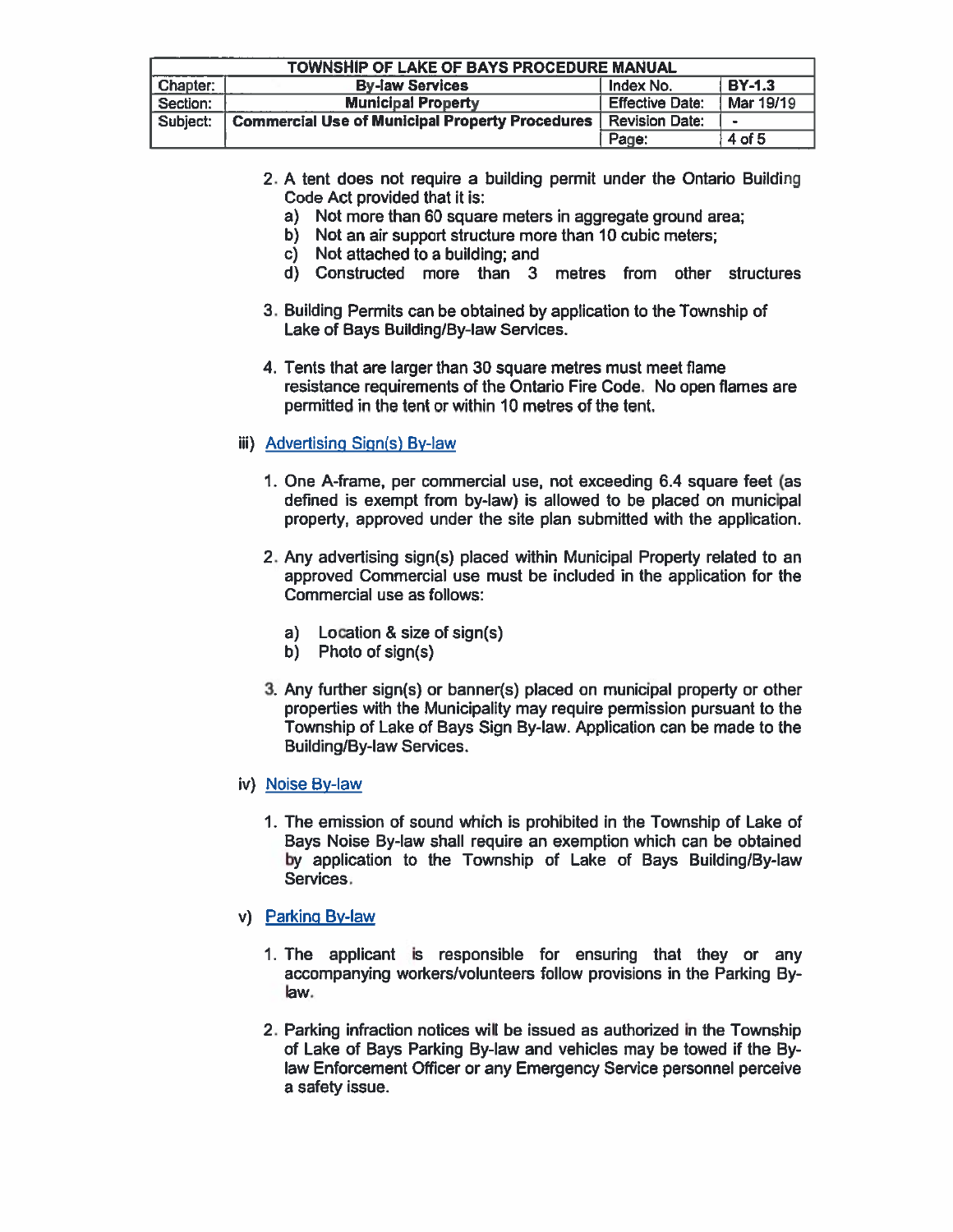| TOWNSHIP OF LAKE OF BAYS PROCEDURE MANUAL |                                                             |                        |                |  |
|-------------------------------------------|-------------------------------------------------------------|------------------------|----------------|--|
| Chapter:                                  | <b>BY-1.3</b><br><b>By-law Services</b><br><b>Index No.</b> |                        |                |  |
| Section:                                  | <b>Municipal Property</b>                                   | <b>Effective Date:</b> | Mar 19/19      |  |
| Subject:                                  | <b>Commercial Use of Municipal Property Procedures</b>      | <b>Revision Date:</b>  | $\blacksquare$ |  |
|                                           |                                                             | Page:                  | 5 of 5         |  |

- 3. No vehicles or vessels shall be parked to restrict normal continued use of Municipal property including, but not limited to: boat ramps, docks, parking spaces and entrances and exits to Municipal property.
- vi) Litter and Refuse Handling
	- 1. The applicant is responsible for litter control and waste disposal per each day of use.
	- 2. Refuse is not allowed to be placed in Municipal refuse containers but must be placed in applicant's own receptacles.
	- 3. The site must be restored to its original condition within 24 hours after the completion of the allowed use.

### **4. ADMINISTRATION**

- 4.01 The municipality reserves the right to cancel any Commercial Use agreement and revoke any permit, by providing written notice to the licencee allowing the licencee to rectify the default within seven (7) days of receiving the written notice:
	- a) When the municipal property is needed for an event of municipal significance;
	- b) In order to ensure public safety;
	- c) If, in the sole opinion of the municipality, the event organizer fails to comply with the requirements of the permit or any provision of this policy or for any other reason that the municipality deems appropriate;
- If the municipality finds the licencee to still be in default of subsection 4.01(a). 4.02 4.01(b), or 4.01(c), the municipality shall allow seven (7) days to allow delivery of written statement that provided seven (7) days to rectify the default in a reasonable manner.
- $4.03$ All applicants, event organizers and staff shall adhere to the Commercial Use of Municipal Property and applicable legislation, by-laws and regulations.
- This policy shall come into force and take effect under By-law 2019-032 on 4.04 March 19<sup>th</sup>, 2019.

### 5. REVISION CONTROL

| <b>Policy Date</b> | <b>Revision</b> | <b>Effective Date</b> |
|--------------------|-----------------|-----------------------|
|                    |                 |                       |

### **6. ATTACHMENTS**

- 6.01 Attachment A – Commercial Use of Municipal Property Agreement
- Attachment B Commercial use of Municipal Property Application Form  $6.02$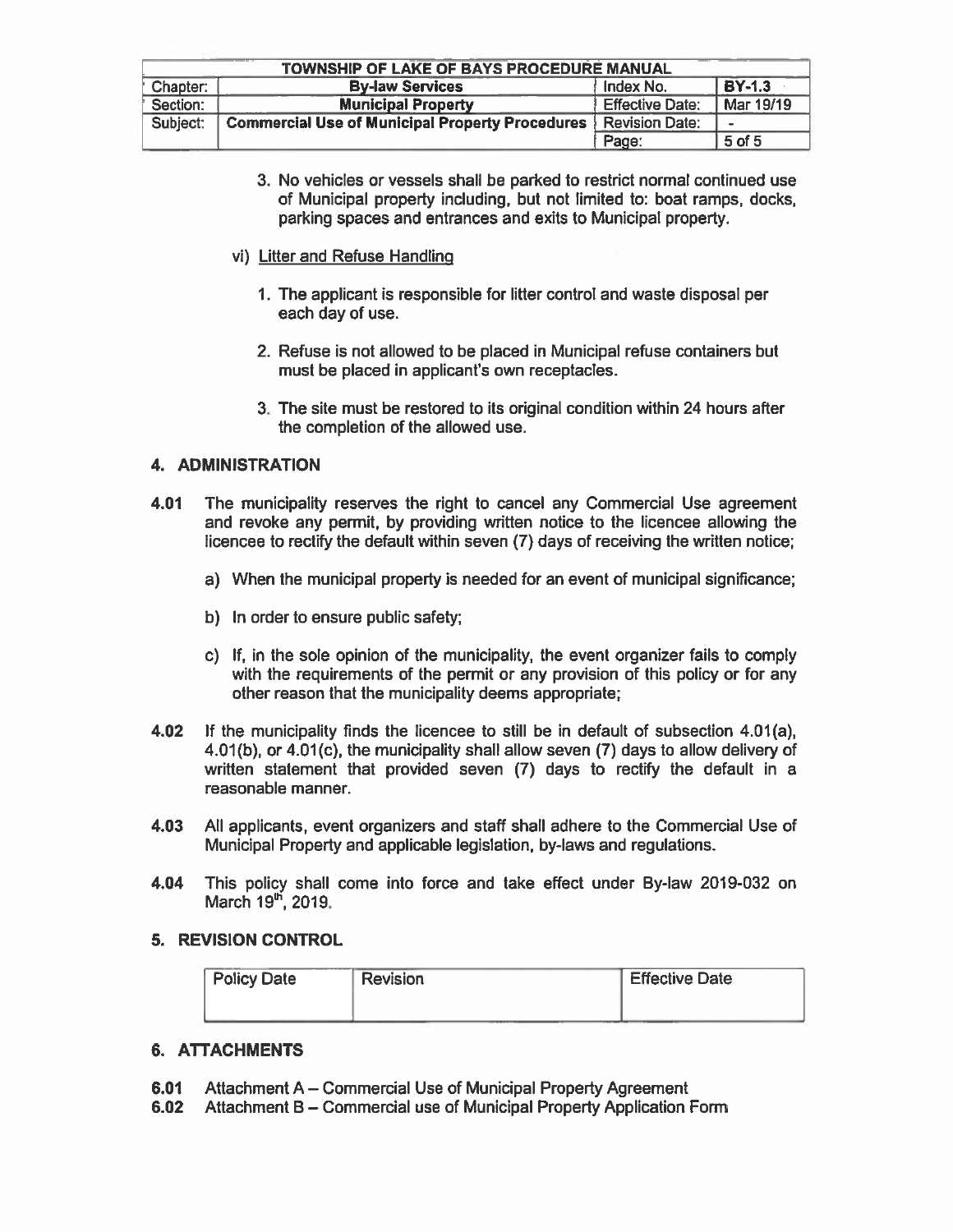

**COMMERCIAL USE OF MUNICIPAL PROPERTY AGREEMENT** 

**THIS LICENCE AGREEMENT made this \_\_ day of \_\_\_\_\_\_ \_, 2019,** 

### **BETWEEN:**

### **THE CORPORATION OF THE TOWNSHIP OF LAKE OF BAYS**

**(the "Municipality" or the "licencor")** 

**and** 

### **THE COMPANY NAME HERE**

**(hereinafter the "Licencee")** 

**WHEREAS:** 

- **(A) The Municipality is the registered owner of land referred to within this agreement, and is abutting Lake of Bays, within the Township of Lake of Bays, in the District Municipality of Muskoka, and may be referred to more specifically in a schedule attached as an APPENDIX to this agreement;**
- **(B) The Municipality is entering into an agreement to allow commercial entities that will be available to the public within Lake of Bays, operating from property owned by the Municipality;**
- **(C} The Licencee has represented to the Municipality that it is capable of operating from property owned by the Municipality and wishes to enter into a licencing agreement with the Municipality so that it may have access and use of certain parts of Municipal property for the purposes of conducting commercial services;**

**NOW THEREFORE, IN CONSIDERATION of the representation and warranties contained herein and for other good and valuable consideration the parties agree as follows:** 

- **1. Licence**
	- **1.1. The Municipality hereby grants a Licence to**

**to use Municipal Property at (and depicted in attached Schedules)** 

**for a period time as listed below, (to be known as the "Term")** 

**for the purposes of (to be known as the "Purposeff)**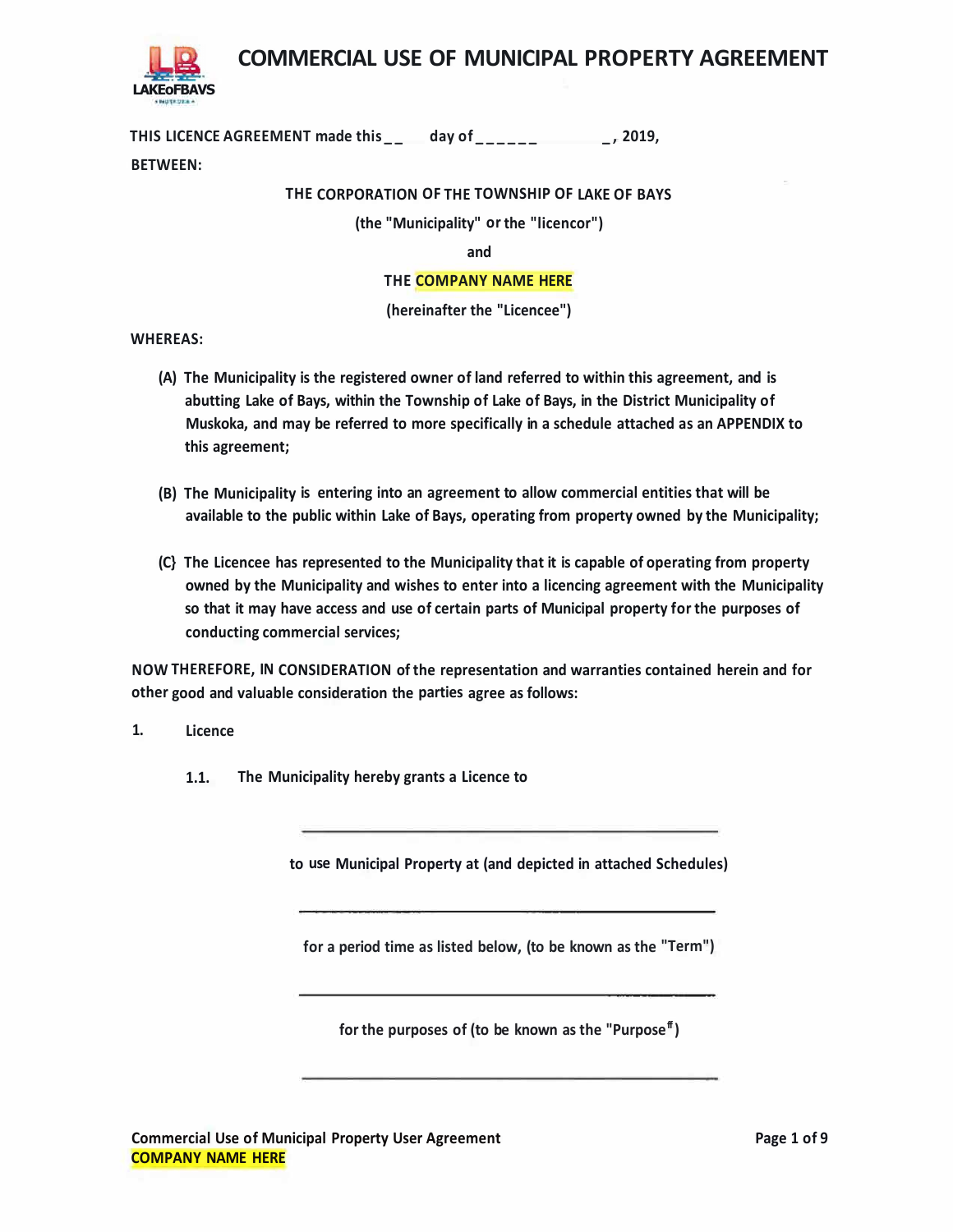

To include the use of the access ramp, the water related surface area, together with the nonexclusive right to use any portion of the Parking Lot reasonably required for parking and access to Municipal Property, as listed in attached Schedules, for the Licencee and its clients.

- $1.2.$ The Licencee shall have the right to place signs for advertising its commercial use, subject to the Municipality's final approval as to the design, size, dimensions, materials, colours, design features, wording and location of any such sign.
- $1.3.$ The Licencee hereby accepts the site in the condition existing as of the date of this agreement and will not call upon the Municipality to pay for any work or supply any equipment to remove any debris therefrom or build/install any necessary ramps/stairs or specialized dock mooring hardware.

#### $2.$ Licence Fee / Revenue Sharing

 $2.1.$ The Licencee shall pay to the Municipality a set fee (the "Licence Fee") of for the \_\_\_\_\_\_\_\_\_\_\_ season. Such Licence Fee shall be paid to the Municipality, in arrears, prior to the commencement of use of any municipal property. The Licencee shall also pay to the Municipality any applicable HST on the Licence Fee.

#### **Restrictions on Licence** 3.

- $3.1.$ The Licencee agrees that the Licence hereby granted is subject to the following terms which the Licencee shall cause adherence to:
	- 3.1.1. The Licencee shall only operate during the time stated within the Agreement;
	- 3.1.2. The Licencee shall only utilize the Municipal Property for the Purpose as set out in this Agreement;
	- 3.1.3. Overnight occupancy of boats moored at Municipal property will not be permitted;
	- 3.1.4. The Boats shall be removed from the Municipal property at the end of each Term, as stated within the agreement;
	- 3.1.5. No person shall discharge waste holding tanks, oil, inflammable liquids, oily bilge water or other liquids in the area of the Municipal property;
	- 3.1.6. No refuse of any kind shall be thrown overboard or otherwise put into the waters or public garbage cans in the area of the Municipal property;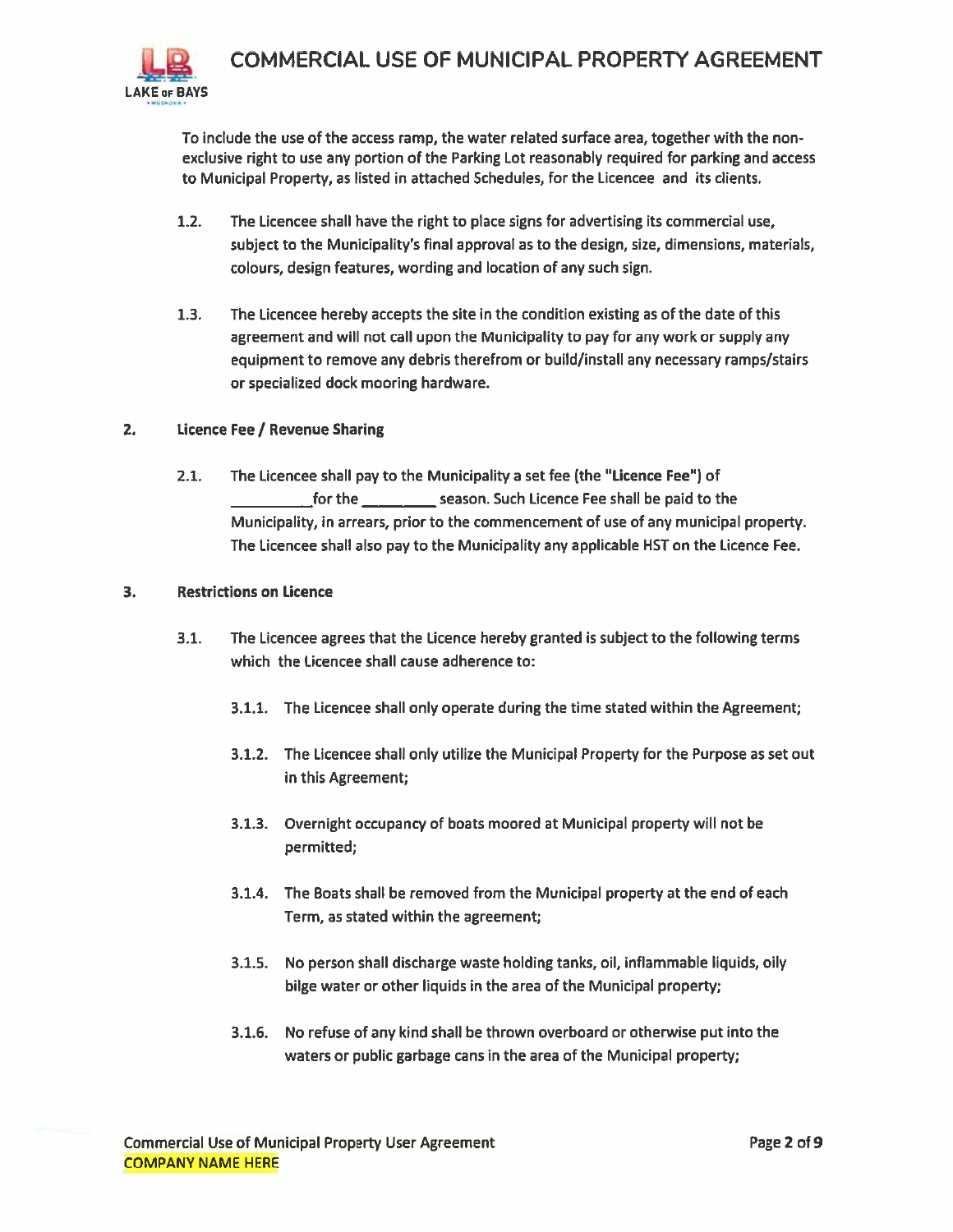

- 3.1.7. In the event of a boat sinking within the Municipal property, such wreck shall be removed forthwith at the Licencee's expense;
- 3.1.8. Noise shall be in compliance at all times with the Municipality's Noise By-law as amended, so as to not cause a nuisance to others;
- 3.1.9. The Municipality shall have the right to inspect the Municipal property at any time without prior notice;
- 3.1.10. The Licencee acknowledges and agrees that others, including the general public, shall have the use and right to occupy Municipal Property, and that the Municipality cannot guarantee uninterrupted use or access to the Municipal Property, or Parks within Municipal Property.
- 3.1.11. Licencee shall not erect any buildings or structures on the lands without prior written permission from the Licencor.
- $3.2.$ In the event there is a default of any of these terms, the Municipality may terminate this Licence immediately. Alternatively, or in addition to such termination, the Municipality may arrange to have the default remedied, and recuperate any cost of remedying such default from the Licencee.

### 4. **Acknowledgements, Representations and Covenants of Licencee**

- $4.1.$ The Licencee acknowledges and agrees that the Licencor and the general public shall maintain their access rights to Municipal Property which includes any docks or parks. Furthermore, the Licencor shall have the right to request the Licencee relocate any signage or equipment in the Licencor's sole discretion, provided the Licencor is acting reasonably. The Licencee acknowledges and agrees that such a request could be motivated by concerns including, but not limited to maintenance, safety or general concerns raised by the public.
- $4.2.$ The Licencee will, at its expense, obtain any and all necessary approvals for the operation of its commercial use and shall be solely responsible for all cost associated with its operation, including any and all damage caused to the Licencors property and/or facilities.
- $4.3.$ The Licencee shall operate during the Term in a safe and proper manner in accordance with the terms of this Agreement.
- 4.4. The Licencee shall maintain the appearance of the lands and equipment thereon in a neat, clean and well-kept manner appropriate to the conditions of the land in the area.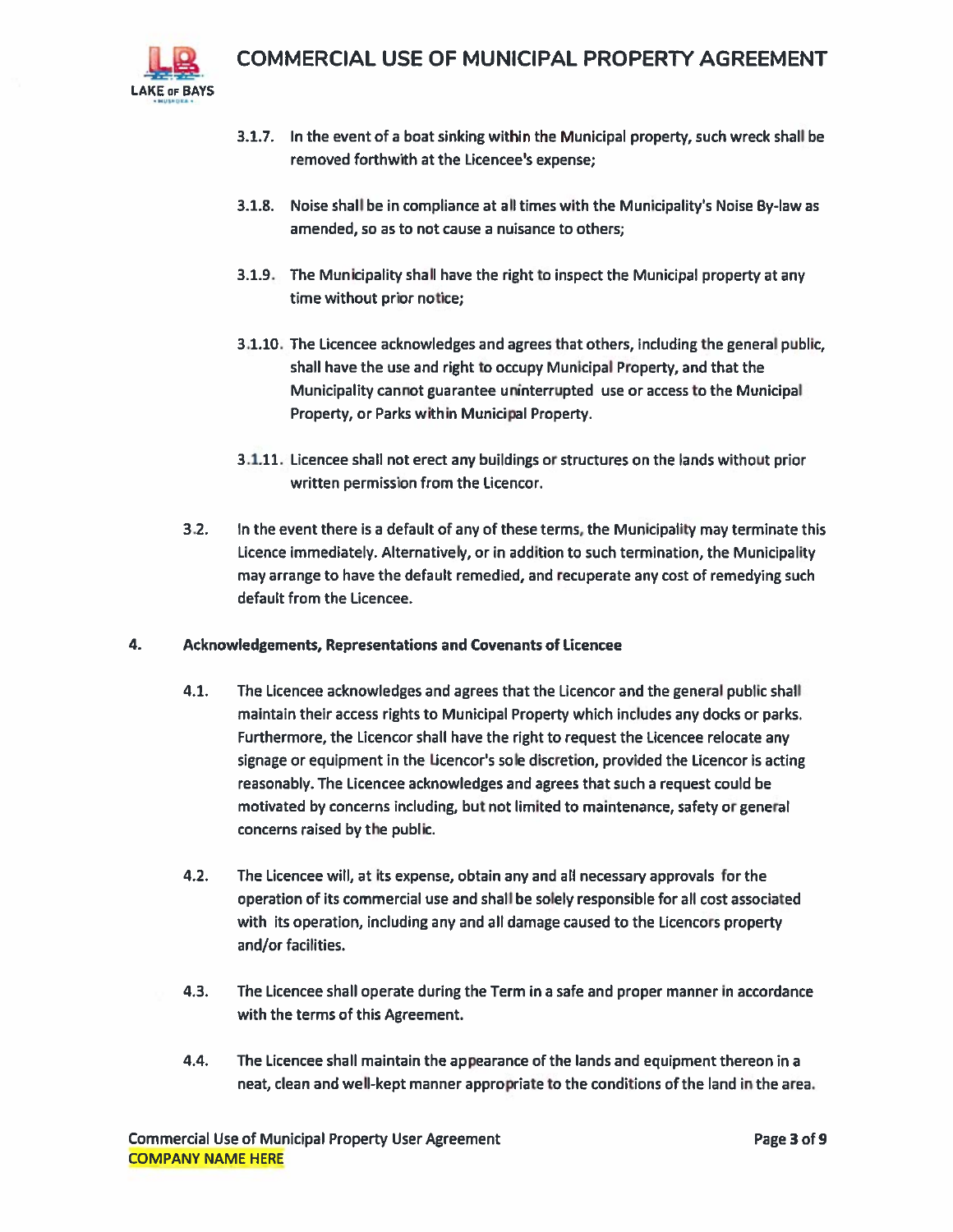

- $4.5.$ The Licencee shall ensure no refuse, litter, garbage or loose or objectionable materials accumulate in or about the lands.
- $4.6.$ The Licencee must ensure that no trees are removed or damaged, and no grade changes are carried out.
- $4.7.$ The Licencee shall conduct its services and appurtenances which meet the following criteria:
	- 4.7.1. Any docks, ramps, stairways, or storage racks built must meet those standards outlined in the Accessibility for Ontarian with Disabilities Act, as well as the **Building Code Act.**

#### 5. **Covenants of the Municipality**

- $5.1.$ The Municipality hereby agrees:
	- 5.1.1. to maintain the existing public parking area, so that it may be used by customers of the Licencee. The Licencee acknowledges and agrees that parking will be subject to availability, and that parking will not be available in this lot overnight;
	- 5.1.2. To ensure it takes no action to block access to Municipal Property and to take reasonable steps to ensure no other entity prevents access to the Municipal property. The Licencee acknowledges and agrees that access to the Municipal property during special events, may be restricted during the event and use of Municipal Property. At the sole discretion of the Director of Building & By-law Services (or his designate) the Licencee will remove the boat for the duration where it is deemed necessary for Council-approved events.
- $5.2.$ The Licencee shall have the right during the term of this agreement to advise customers that they are able to make use of adjacent Municipality-owned public parking facilities. Such parking shall be non-exclusive and subject to availability. All who use this public facility must abide by posted signage and pertinent Municipality by-laws.

#### 6. **Indemnity of the Municipality**

 $6.1.$ The Licencee agrees to indemnify the Municipality (the Licencor) from and against any and all claims, demands, losses, costs, charges, expenses, actions and other proceedings (including those in connection with workers' compensation nor any similar or successor arrangement) made, brought against, suffered by or imposed on the Municipality or its property in respect of any failure by the Licencee to fulfil any of its obligations under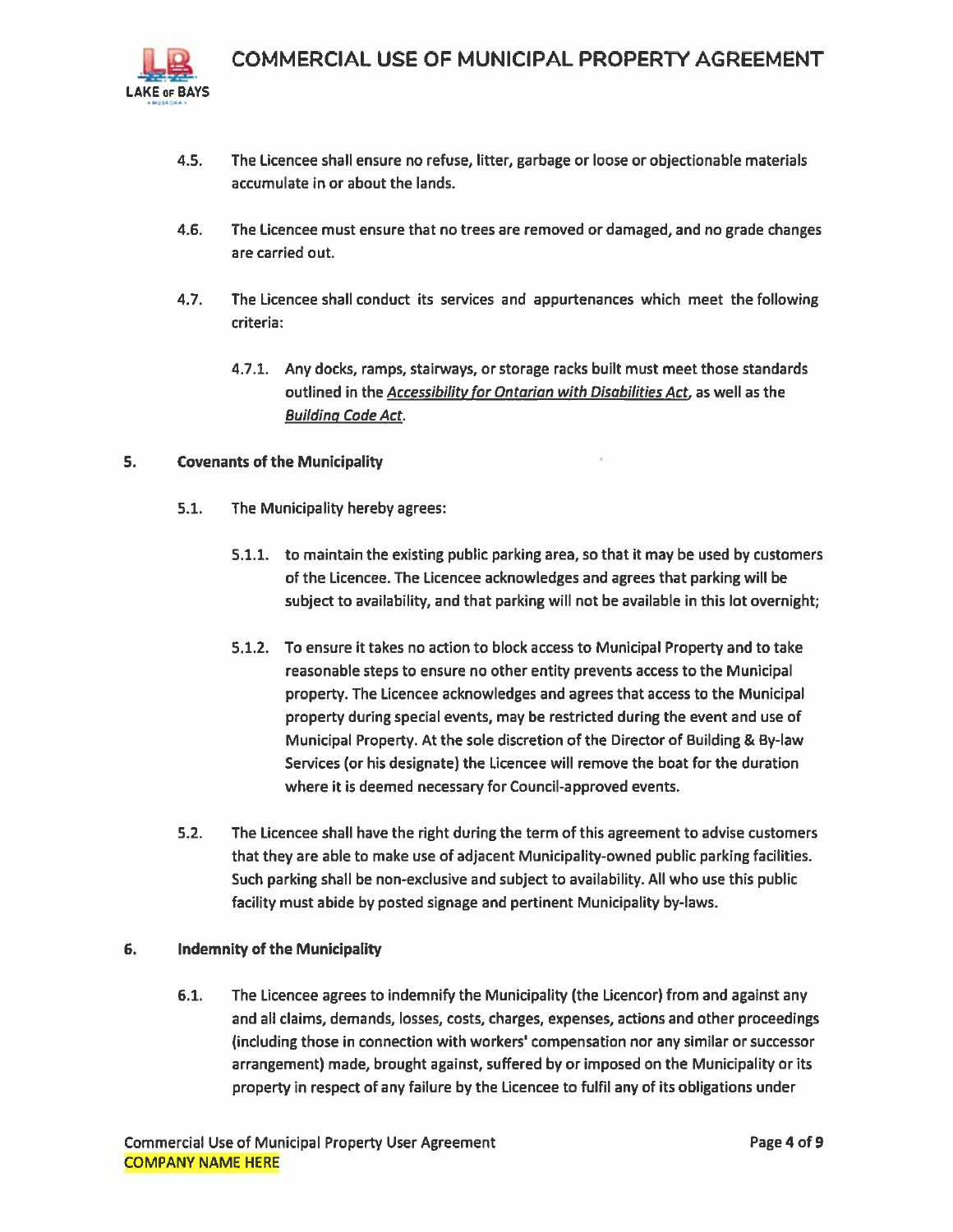

## COMMERCIAL USE OF MUNICIPAL PROPERTY AGREEMENT

this Licence Agreement or for any reason whatsoever or in respect of any loss, damage or injury (including injury resulting in death) to any person or property (including without restricting the generality of the foregoing, employees, contractors, agents and property of the Municipality) directly or indirectly arising out of, resulting from or sustained by reason of the occupation or use of Municipal property, and adjoining lands of the Municipality.

- $6.2.$ The Municipality shall not be liable, directly or indirectly, for any personal injuries that may be suffered or sustained by any person who may be on the Tour Boat or adjoining lands of the Municipality or for any loss of or damage or injury to property belonging to the Licencee or any other person unless such injury, loss or damage is due to the Municipality's negligence or default or the negligence or default of those for whom the Municipality is in law responsible.
- The Licencee shall fully indemnify the Municipality from and against all construction  $6.3.$ liens and related costs and other claims in connection with all work performed by or for the Licencee on municipal property or adjoining lands of the Municipality.

#### 7. **Licencee's Insurance**

 $7.1.$ At the commencement of this Agreement, the Licencee agrees to provide and maintain comprehensive general liability insurance subject to limits of not less than Five Million Dollars (\$5,000,000) inclusive per occurrence with respect to its use of the Municipal property, operation and adjoining lands of the Municipality, during the full term of this Agreement and any renewals thereof, naming the Municipality as an additional insured, and to provide a certificate evidencing the same prior to the commencement of the each Term and prior to the Municipality's execution of this Licence Agreement. Such insurance shall be provided by an insurer(s) licenced to transact business in the Province of Ontario and be of satisfactory financial standing to the Municipality.

#### 8. **Termination**

- $8.1.$ If the Licencee fails to carry out any of its obligations under this Agreement, this Agreement may be terminated by the Municipality by giving seven (7) days written notice to the Licencee. The Municipality, before exercising its right of termination, shall give written notice to the Licencee of the default, and if such default is not rectified in a reasonable manner within seven (7) days, then the Municipality shall be entitled to exercise its right of termination.
- $8.2.$ If the Municipality fails to carry out any of its obligations under this Agreement, this Agreement may be terminated by the Licencee by giving seven (7) days written notice to the Municipality. The Licencee, before exercising its right of termination, shall give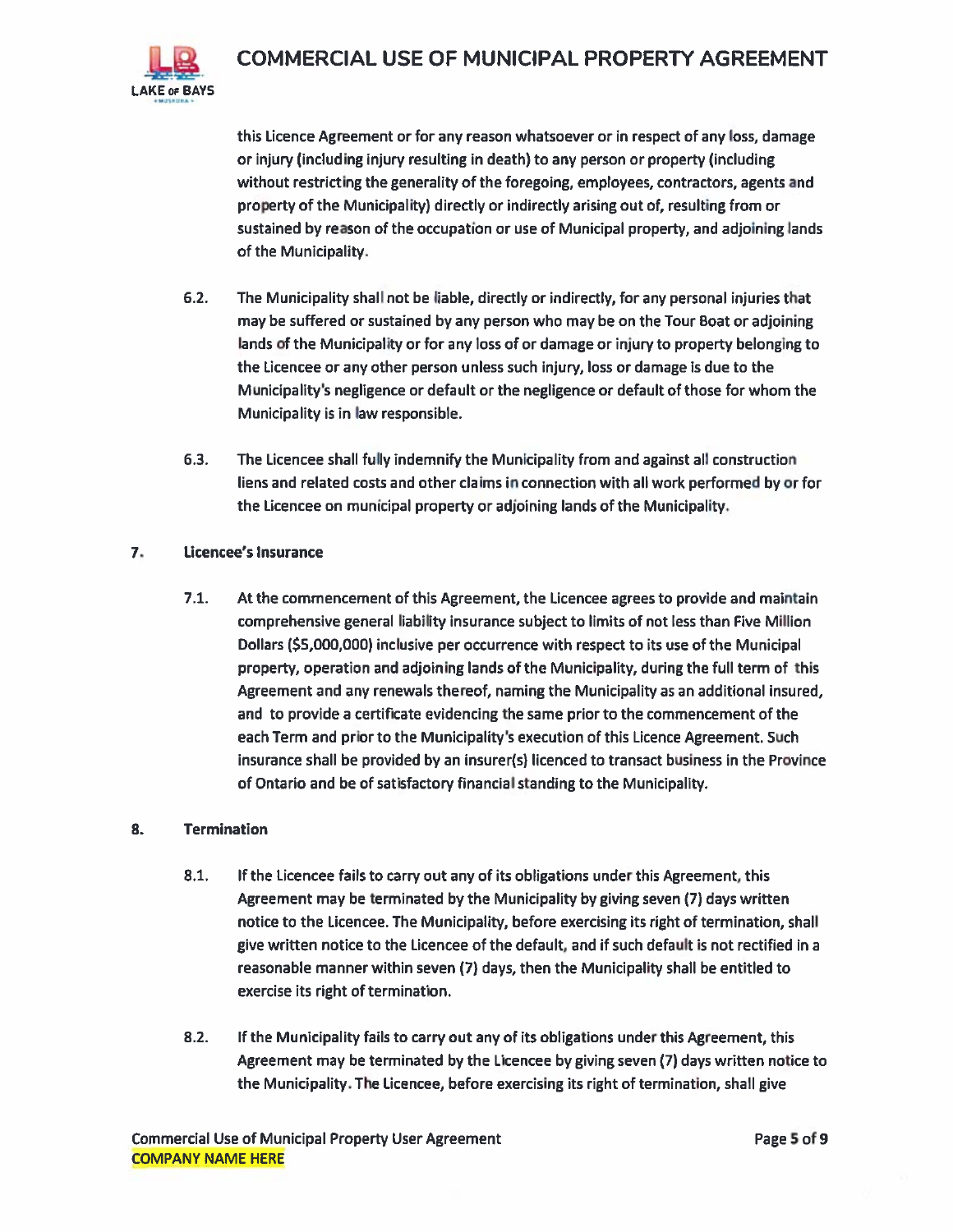

written notice to Municipality of the default and if such default is not rectified in a reasonable manner within seven (7) days, then the Licencee shall be entitled to exercise its right of termination.

#### 9. **Notices**

 $9.1.$ Any notice required or permitted to be given by one party to the other pursuant to the terms of this Agreement may be served by personal delivery to an officer of the party or given by prepaid registered mail sent:

> TO THE MUNICIPALITY, AT: Corporation of the Township of Lake of Bays **Attn: Corporate Services** 1012 Dwight Beach Road, Dwight, ON, P0A 1H0

**TO COMPANY NAME HERE, AT: Attn: NAME Street Address Municipality, Postal Code** 

The above address may be changed at any time by giving ten (10) days written notice to the appropriate party.

- $9.2.$ Any notice given by one party to the other in accordance with the provisions of this Licence shall be deemed conclusively to have been received on the date delivered if the notice is served personally or seventy-two (72) hours after mailing if the notice is mailed by prepaid registered mail within Ontario.
- $9.3.$ This Licence does not create any interest in land and shall not register any such interest.

#### 10. **Right to Renew**

 $10.1.$ This Agreement shall not be automatically renewed. Any further consideration by the Municipality to continue allowing the commercial use of Municipal Property will be subject to additional agreements or Municipal policy.

#### 11. **Government Approvals**

 $11.1.$ This Agreement is conditional upon all required approvals being obtained by the Licencee from the necessary Ministries and or licensing agencies.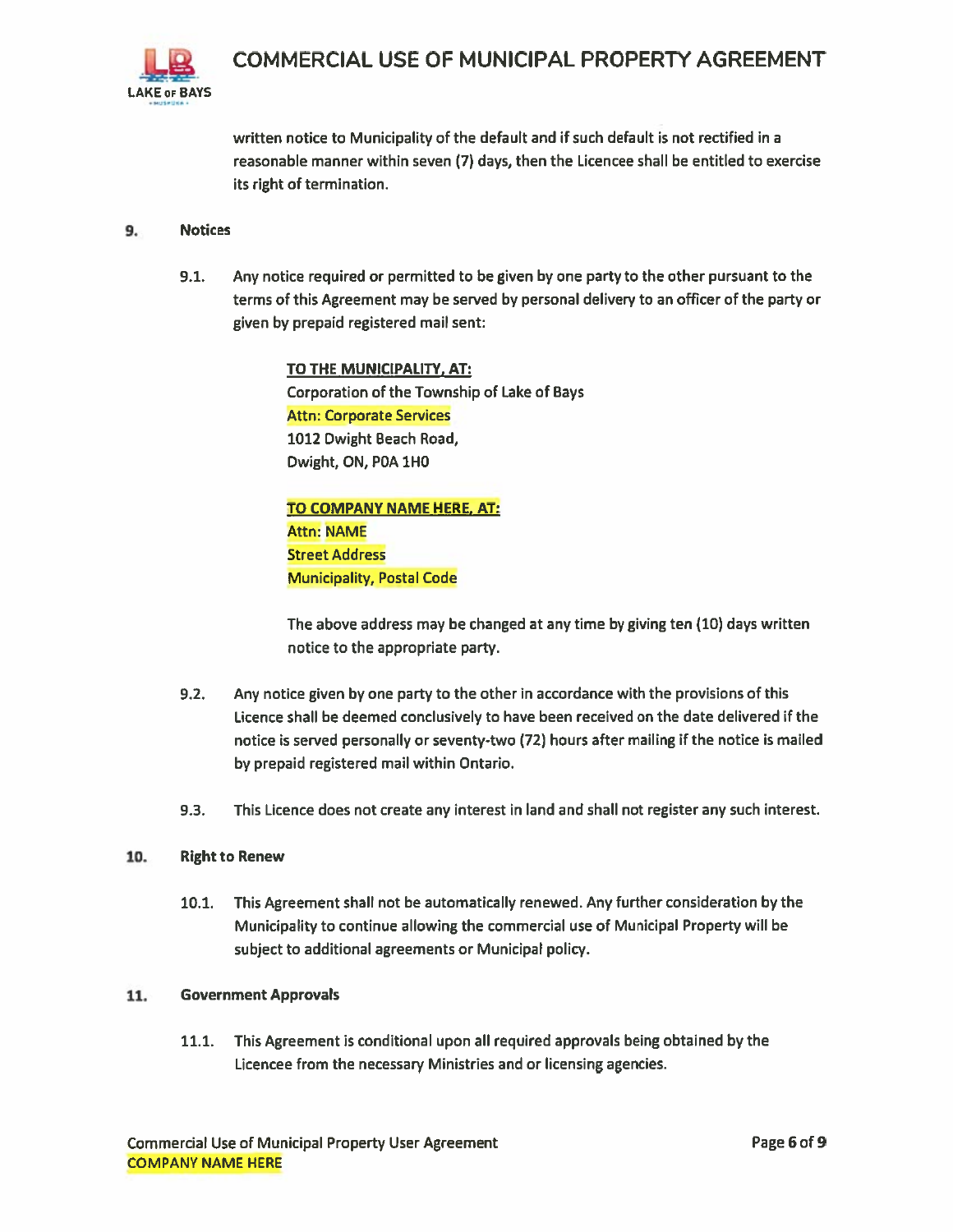

### **12. Right to Assign or Transfer**

- **12.1. This Agreement shall not be assigned by the licencee without the prior written consent of the Municipality, which consent may be unreasonably withheld.**
- **13. Miscellaneous**
	- **13.1. This Agreement shall endure to the benefit of, and be binding upon the parties and their respective successors aRd (where permitted) assigns.**
	- **13.2. This Agreement shall be interpreted and enforced in accordance with the laws of the jurisdiction of Ontario.**
	- **13.3. The Licencee covenants and agrees to leave the lands in substantially the same condition at the expiry of this agreement as they were at the commencement.**
	- **13.4. The Licencee covenants and agrees to comply with all Federal, Provincial, and Municipal Laws, regulations and by-laws and to hold the Licencor harmless from the consequences of its failure to do so.**
	- **13.S. Schedule A attached hereto shall form part of this Agreement**

**IN WITNESS WHEREOF the parties have executed this Agreement.** 

**The Corporation of the Township of Lake of Bays Per:** 

**Name: Terry Glover Title: Mayor** 

**Name: Carrie Sykes Title: Director of Corporate Services/Clerk**  *We have the authority* **to** *bind the Corporation.* 

**COMPANY NAME HERE Per:** 

**Name:** 

**Title:** 

*We have the authority to bind the Corporation.*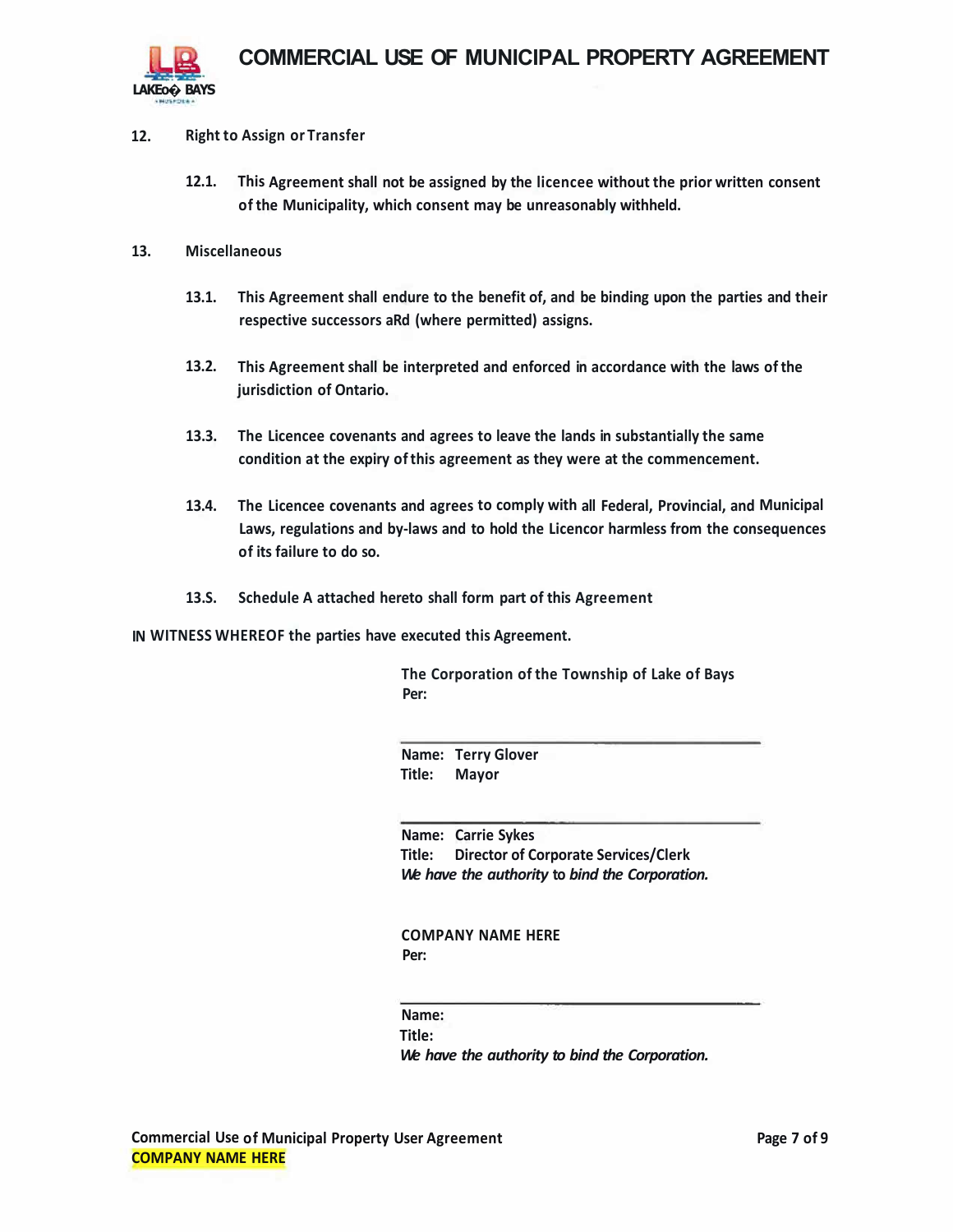COMMERCIAL USE OF MUNICIPAL PROPERTY AGREEMENT



**APPENDIX "A"** 

List of Locations to be used under agreement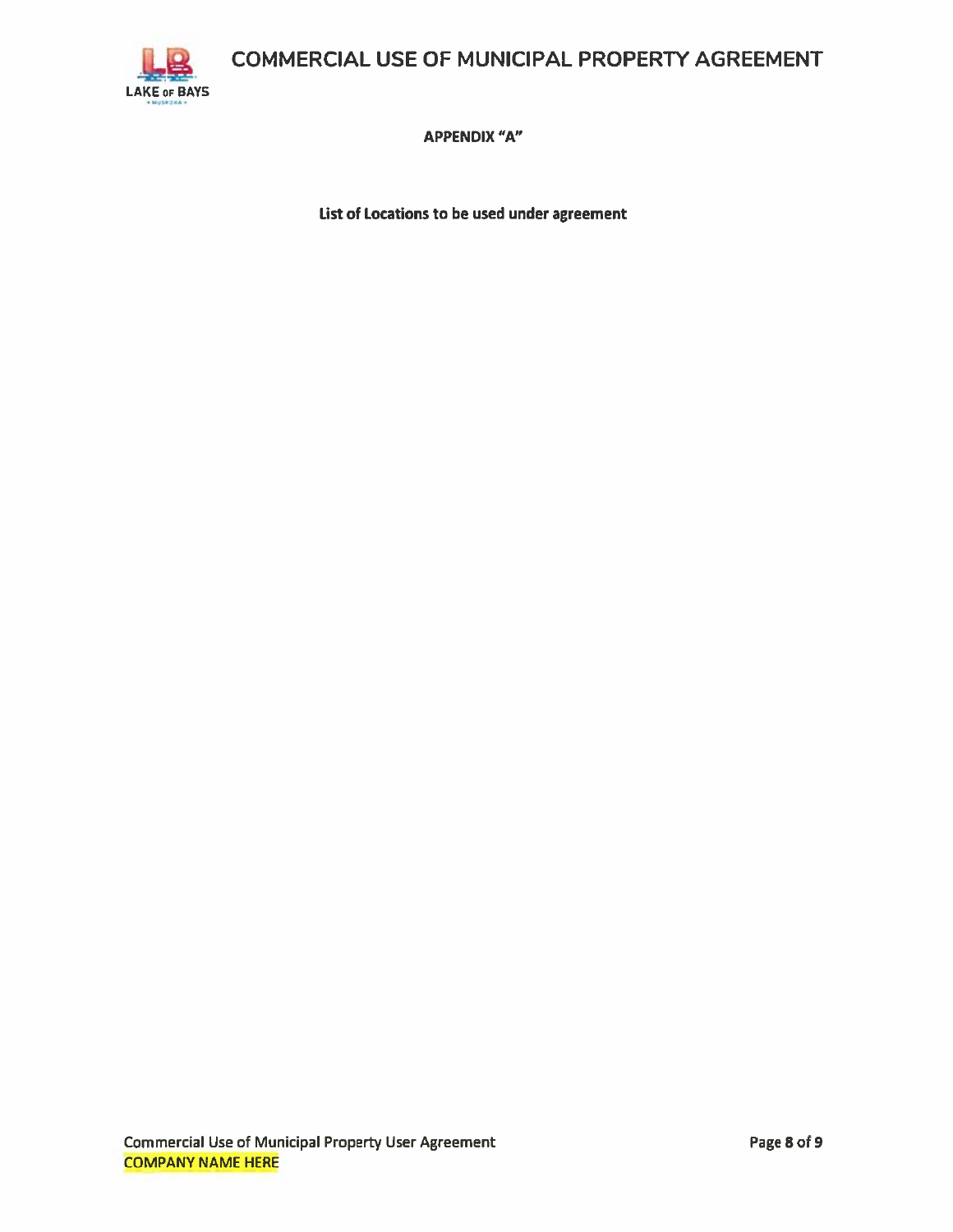COMMERCIAL USE OF MUNICIPAL PROPERTY AGREEMENT



**APPENDIX "B"** 

List of dates and times when agreement will be in effect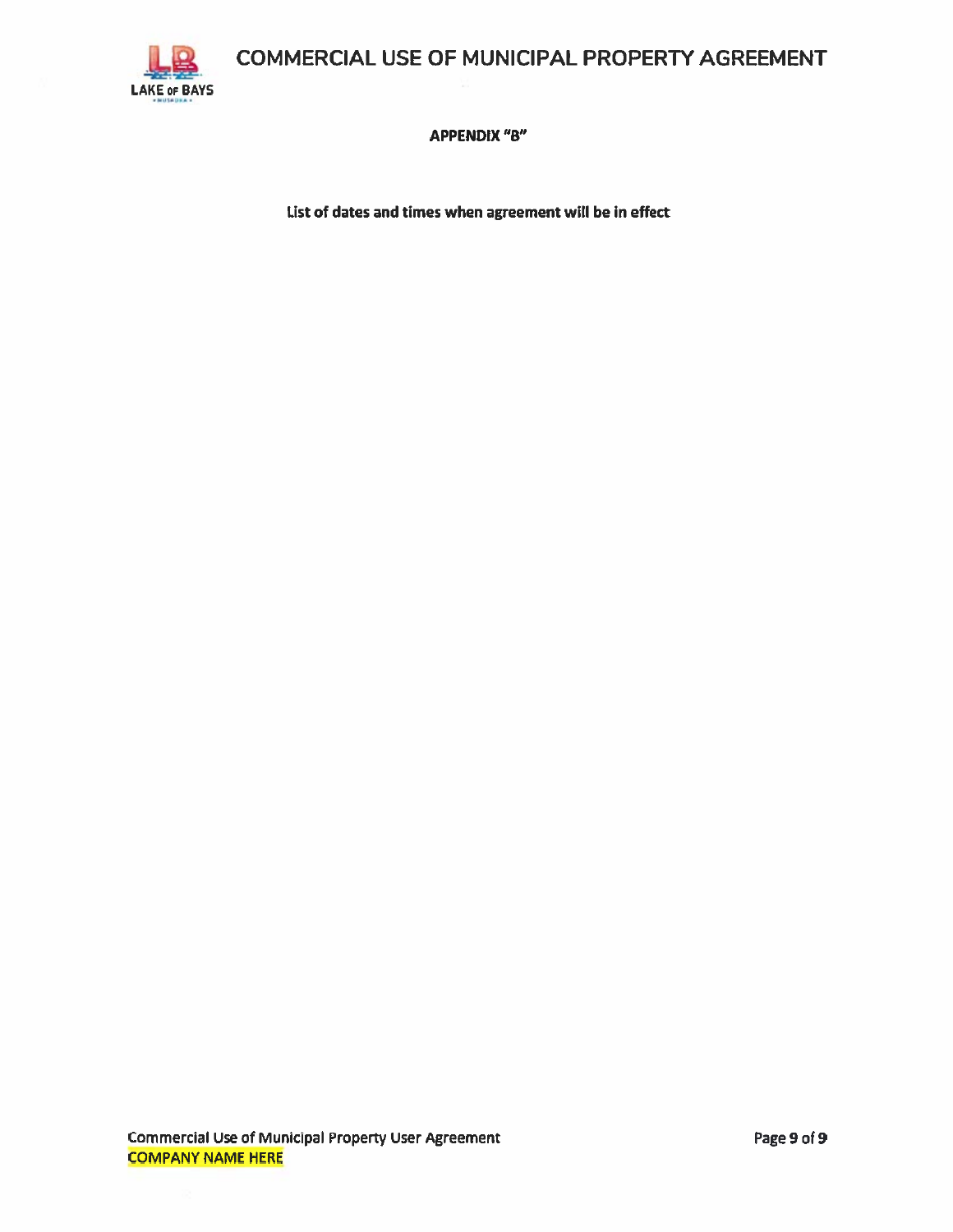



### FOR COMMERCIAL USE OF MUNICIPAL PROPERTY

| <b>COMMERCIAL USE PERMIT</b>                                                    |                                                                                                                                        |  |
|---------------------------------------------------------------------------------|----------------------------------------------------------------------------------------------------------------------------------------|--|
|                                                                                 | ALL commercial use on Municipal Property will require \$5 million insurance coverage, naming the Municipality as the INSURED           |  |
| <b>Application DATE:</b>                                                        |                                                                                                                                        |  |
| <b>Applicant's NAME:</b>                                                        |                                                                                                                                        |  |
| <b>Requested LOCATION OF USE:</b>                                               |                                                                                                                                        |  |
| <b>Requested TIME OF USE:</b>                                                   | <b>DAILY:</b><br>П                                                                                                                     |  |
|                                                                                 | <b>WEEKEND:</b>                                                                                                                        |  |
|                                                                                 | <b>WEEKLY:</b>                                                                                                                         |  |
|                                                                                 | $\Box$ SEASON:                                                                                                                         |  |
| <b>Company / Vendor / Organization:</b>                                         |                                                                                                                                        |  |
| Main Contact Person(s):                                                         |                                                                                                                                        |  |
| <b>Mailing Address:</b>                                                         |                                                                                                                                        |  |
| <b>WORK</b> phone number:                                                       |                                                                                                                                        |  |
| MOBILE phone number:                                                            |                                                                                                                                        |  |
| <b>HOME</b> phone number:                                                       |                                                                                                                                        |  |
| <b>EMAIL:</b>                                                                   |                                                                                                                                        |  |
| Check all REQUIRED items that apply to your Commercial Use PERMIT:              |                                                                                                                                        |  |
| <b>Boat Docking / Vehicle Parking</b>                                           | Dimensions and proposed locations                                                                                                      |  |
| <b>Boat Tours</b>                                                               | <b>Dimensions and proposed locations</b>                                                                                               |  |
| <b>Advertising Sign(s)</b>                                                      | Specifications and proposed locations                                                                                                  |  |
| <b>Food/Merchandise Vendors</b>                                                 | Proposed locations, water/hydro, and refuse disposal                                                                                   |  |
| <b>OTHER</b>                                                                    | <b>Dimensions and proposed locations</b>                                                                                               |  |
| $VENDOR'S PERMIT$ (required items refer to Vendor's and Licencing By-law 99-60) |                                                                                                                                        |  |
| REQUIRED items that will apply after receiving Council Approval:                |                                                                                                                                        |  |
| Hawker & Peddler Licence                                                        | Vending location & description                                                                                                         |  |
|                                                                                 | <b>Liability insurance</b>                                                                                                             |  |
|                                                                                 | Copy of Simcoe Muskoka District Health Unit inspection                                                                                 |  |
| Refreshment Vehicle Licence                                                     | Copy of Licenced Propane fitter inspection                                                                                             |  |
|                                                                                 | <b>Refuse handling for customers</b>                                                                                                   |  |
|                                                                                 | Photo of vehicle / trailer / boat / cart                                                                                               |  |
| Specify other relevant information                                              |                                                                                                                                        |  |
| <b>METHOD OF PAYMENT:</b>                                                       | <b>O CHEQUE O DEBIT</b><br><b>O E-TRANSER</b><br>$\square$ CASH<br>(further instructions available from staff or www.lakeofbays.on.ca) |  |

# 100 LAKES TO EXPLORE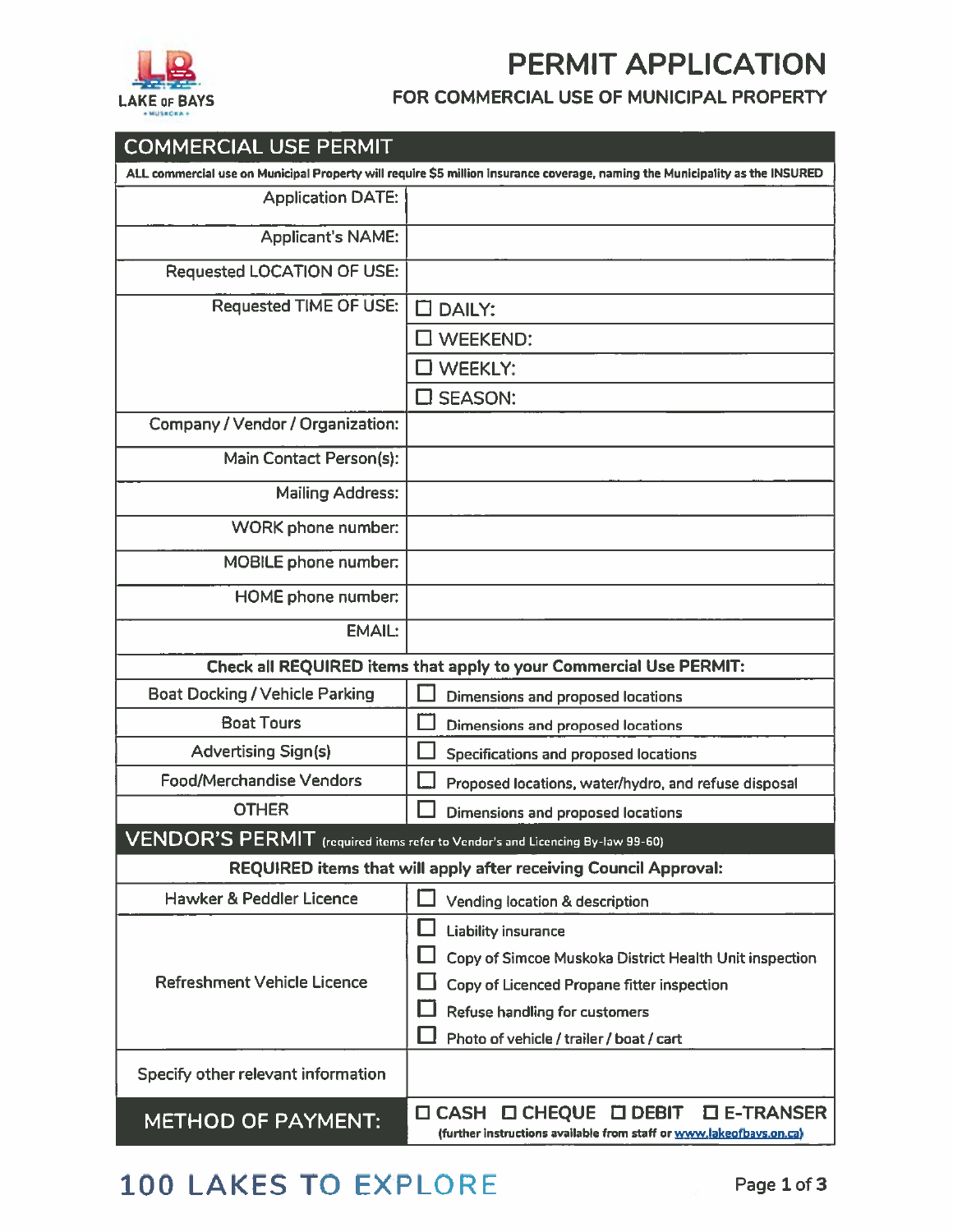# **PERMIT APPLICATION**



FOR COMMERCIAL USE OF MUNICIPAL PROPERTY

## **APPLICANT ACKNOWLEDGEMENT**

I, the applicant, and/or representative for the company/vendor/organization listed as the applicant, have read and agree to abide by the conditions detailed in the Township of Lake of Bays Commercial Use of Municipal Property Agreement.

Signature:

Date:

#### OFFICE USE ONLY

### **APPLICATION FEE**

| <b>FEE TYPE</b>                                                                 | <b>AMOUNT</b>                                             | <b>TIMELINE</b>                              |  |
|---------------------------------------------------------------------------------|-----------------------------------------------------------|----------------------------------------------|--|
| $\Box$ APPLICATION FEE                                                          | \$200 (non-refundable)                                    | Paid at the time of application              |  |
| <b>FEE Received by:</b>                                                         |                                                           |                                              |  |
| <b>DATE Received:</b>                                                           | (written or date stamp here)                              |                                              |  |
| <b>Payment Type:</b>                                                            | □ CASH □ CHEQUE                                           | $\square$ E-TRANSER<br>$\square$ DEBIT       |  |
| <b>USER FEE</b>                                                                 |                                                           |                                              |  |
| <b>FEE TYPE</b>                                                                 | <b>AMOUNT</b>                                             | <b>TIMELINE</b>                              |  |
| <b>DAILY</b><br>. .                                                             | \$50                                                      |                                              |  |
| <b>WEEKEND</b>                                                                  | \$125                                                     | Paid upon receiving Council<br>approval.     |  |
| <b>WEEKLY</b>                                                                   | \$275                                                     |                                              |  |
| <b>MONTHLY</b>                                                                  | \$976                                                     | Must be received prior to<br>issuing PERMIT. |  |
| <b>SEASON</b>                                                                   | \$3500                                                    |                                              |  |
| <b>FEE Received by:</b>                                                         |                                                           |                                              |  |
| <b>DATE Received:</b>                                                           | (written or date stamp here)                              |                                              |  |
| <b>Payment Type:</b>                                                            | □ CASH □ CHEQUE<br>$\square$ E-TRANSER<br>$\square$ DEBIT |                                              |  |
| $\square$ YES<br>PERMIT REQUIREMENTS MET?<br>∐ NO                               |                                                           |                                              |  |
| Site Map<br>Desc. of Goods<br>Health INSP $\Box$ Propane INSP<br>ப<br>Insurance |                                                           |                                              |  |
| PERMIT ISSUED TO APPLICANT?<br><b>YES</b><br><b>NO</b>                          |                                                           |                                              |  |

ATTACHED TO APPLICATION: □ Site Plan - # of pages 

# 100 LAKES TO EXPLORE